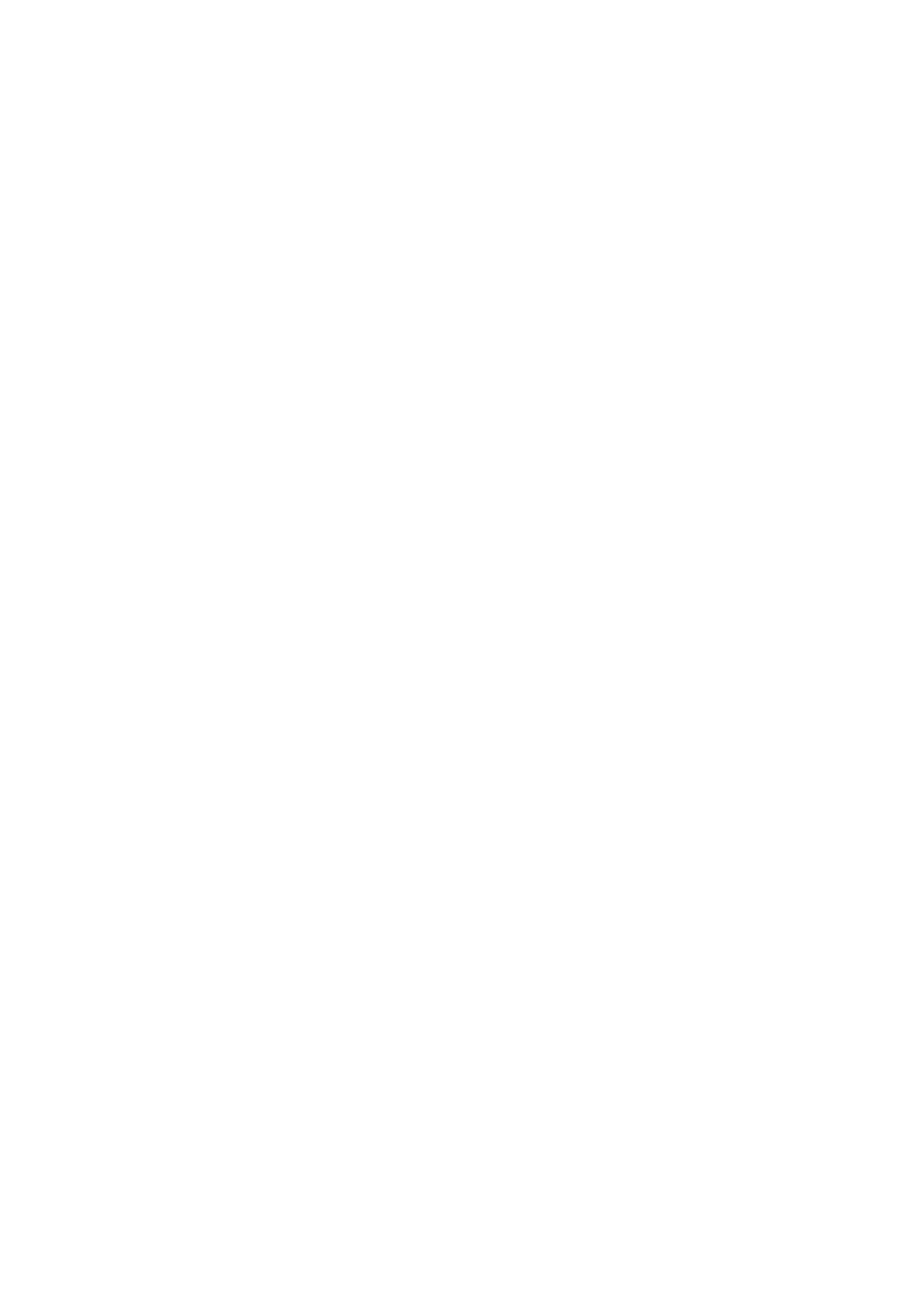GAZETTEER OF INDIA



**KARNATAKA STATE GAZETTEER**

# **MANDYA DISTRICT**

# (Revised Edition)

**Chief Editor** S.A.Jeelani, K.A.S.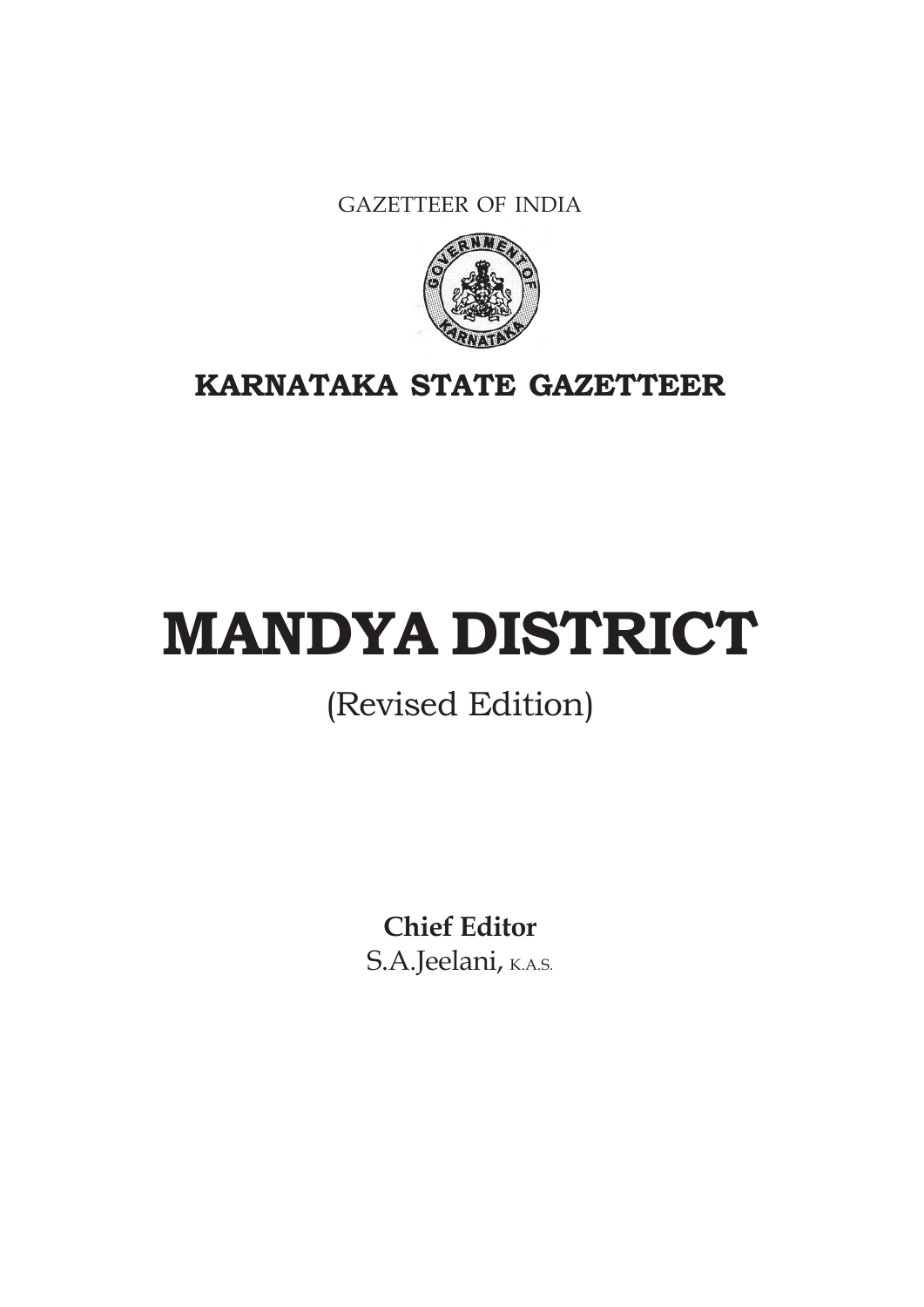**Mandya District Gazetteer** - An English version of the Revised Kannada Edition Published in 2003.

A PUBLICATION OF THE GOVERNMENT OF KARNATAKA

## © **Government of Karnataka** Office of the Chief Editor Karnataka Gazetteer Department Eighth Floor, BWSSB Building Cauvery Bhavan Bengaluru - 560 009.

**2009**

Price : Rs.

## **Copies available at :**

| <b>Director</b><br>Government Central Book Depot<br>First Floor, MS Building, Block-I<br>Dr. Ambedkar Veedhi<br>Bengaluru - 560 001. |                                                                |  | <b>Office of the Chief Editor</b><br>Karnataka Gazetteer Department<br>Eighth Floor, BWSSB Building<br>Cauvery Bhavan, Bengaluru -560009.<br><b>■: 22213474 / Fax: 22243293</b><br>E-mail: kargaz@mail.kar.nic.in; kargaz@dataone.in |  |  |  |
|--------------------------------------------------------------------------------------------------------------------------------------|----------------------------------------------------------------|--|--------------------------------------------------------------------------------------------------------------------------------------------------------------------------------------------------------------------------------------|--|--|--|
|                                                                                                                                      |                                                                |  | website: http:     kar.nic.in/gazetteer                                                                                                                                                                                              |  |  |  |
| <b>Deputy Director</b>                                                                                                               | : Government Branch Press, Panaji Road, Dharwad<br>Ph: 2748145 |  |                                                                                                                                                                                                                                      |  |  |  |
| <b>Deputy Director</b>                                                                                                               |                                                                |  | : Government Branch Press Gulbarga.                                                                                                                                                                                                  |  |  |  |
| <b>Joint Director</b>                                                                                                                |                                                                |  | : Government Branch Press, Saraswatipuram, Mysore<br>Ph: 0821 - 2540684.                                                                                                                                                             |  |  |  |
|                                                                                                                                      |                                                                |  | Printed at: M/s Lavanya Mudrana                                                                                                                                                                                                      |  |  |  |

No.19, 15th Cross, Banashankari I Stage Bengaluru - 560 050. **a**: 26610563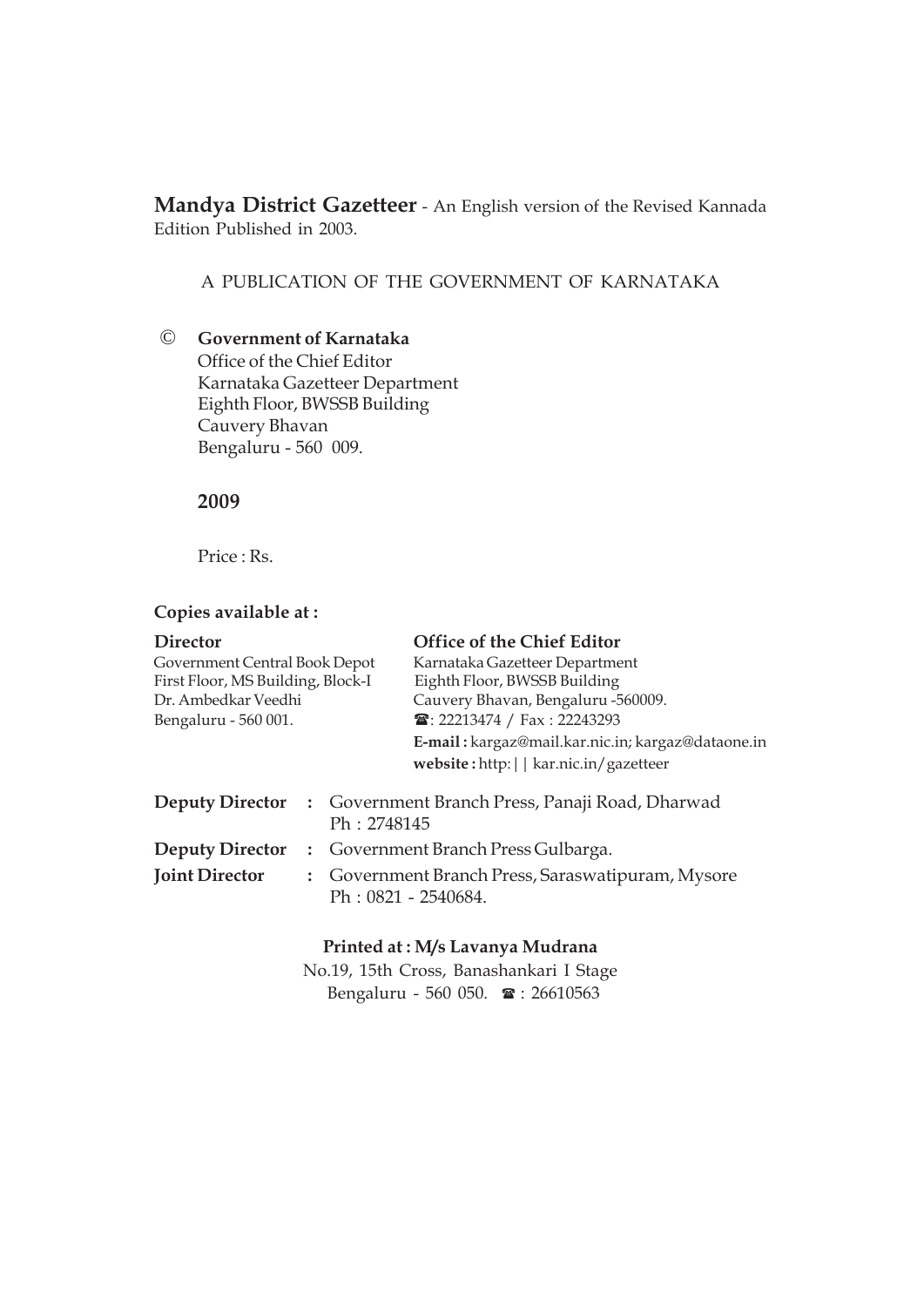#### **From Secretary's Desk**

**G**azetteers are normally described as Geographical Encyclopaedias and a veritable voyage of discovery of a given area or region. The word '*Gaza'* is from the Greek root meaning dictionary of places and the European countries introduced this in the format of Gazetteers. Under the British administration the compilation, editing, and publication of District Gazetteers was introduced in India. But, India had a grand tradition of preparing and publishing this type of works such as Kautalya's *Arthashastra,* Varahamihira's *Brihat Samhitha* and Abul Fazal's *Ain-i-Akbari,* etc. During the Pre-Independence period efforts were made to compile and publish district gazetteers by the British administration.

Princely Mysore State had a very rich tradition of publishing Gazetteers. Benjamin Lewis Rice prepared and edited the three volumes of Mysore and Coorg Gazetteers during 1876-1878. Earlier to this, the first-ever Mysore District Gazetteer was edited and published by Wellesly in 1869 as a pioneering effort. After a lapse of twenty years the revised edition of Mysore Gazetteer in two volumes was prepared by Lewis Rice and published by the erstwhile Government of Mysore in the year 1897. Recently these volumes have been scanned by using latest computer technology and published in the year 2004 by this department under the ongoing scheme for reprinting of Pre-Independence Gazetteers.

Under the ongoing scheme the department undertook the stupendous task of preparation and publication of District Gazetteers in accordance with a centrally sponsored scheme. This scheme was accomplished in 1990 by publishing District Gazetteers for all the then existing 20 districts of Karnataka. Subsequently, under the ongoing scheme revision of District Gazetteers and publishing them in Kannada was taken up. Later on the English version of these district Gazetteers also came to be published under the resolution of the Advisory Committee headed by the Chief Secretary. Under this on going scheme the English version of the Mandya District Gazetteer is

v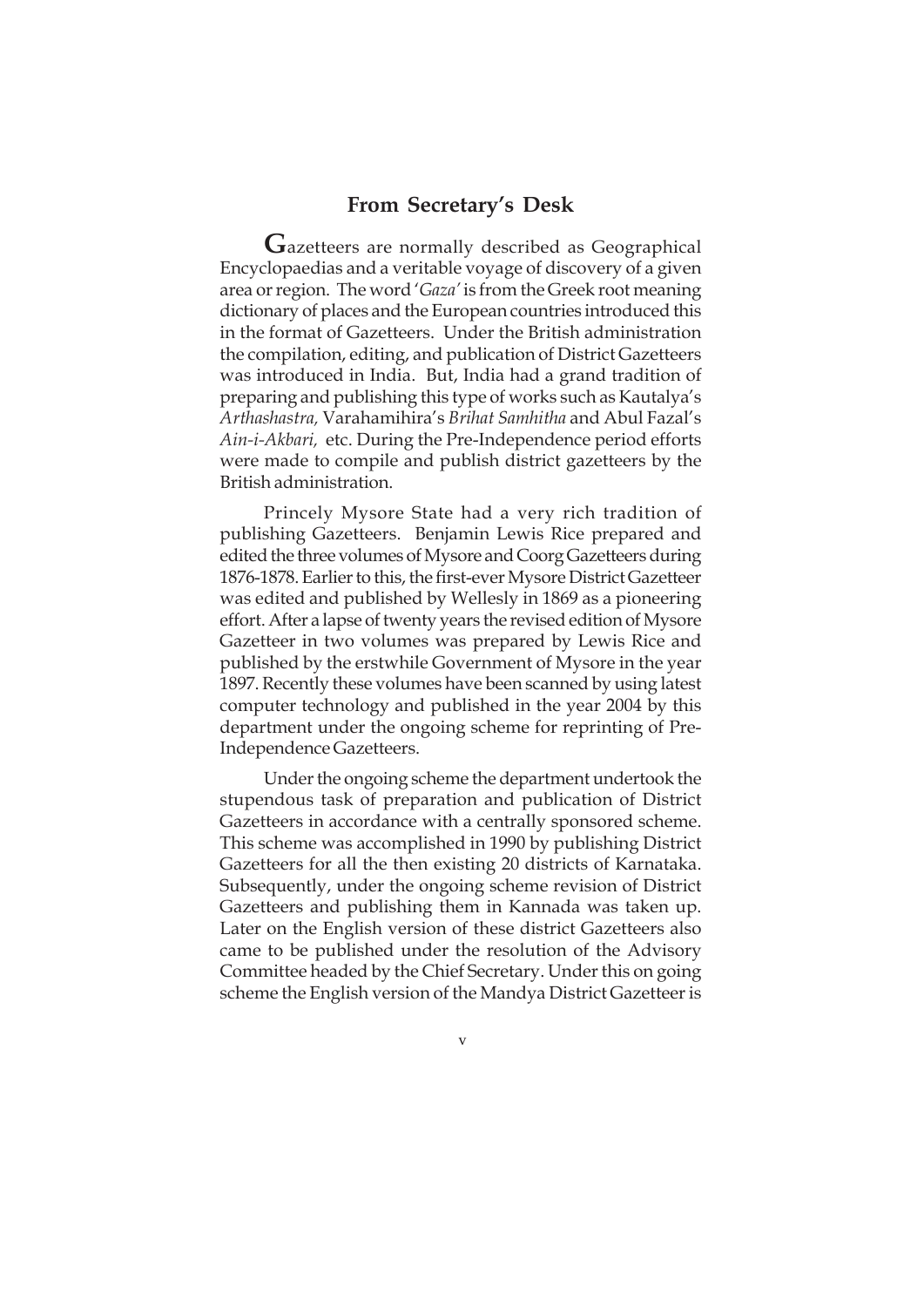being published. Mandya district was carved out of the old Mysore District in 1939 and organized into a new district in the heartland of the Hoysala dynasty. It has rich architectural master pieces built during the Hoysala period. Temples at Maddur, Melukote, Kerethonnur, Basaral, Hosaholalu and Nagamangala may be stated as examples of the rich Hoysala art tradition.

The department of Gazetteers, in accordance with the State Government's Policy of e-governance has accomplished the task of scanning both the Pre-Independence and Post-Independence Gazetteer volumes in 2003 and released a set made up of nine CD's. These CD's have special search and highlighting facility. With an idea to take the knowledge of the Gazetteer volumes to the door steps of the scholars, four 'Touch Screen KIOSKS' have been installed at Karnataka Gazetteer Department in Cauvery Bhavan, Kannada and Culture Dept., Kannada Bhavan, Bangalore, Prof. Basavanahal Library at Karnataka University Campus, Dharwad, and the Directorate of State Archaeology and Museums at Mysore. Of late the department as a pioneering effort has also published a special multi - coloured and attractive edition of *'Karnataka Tourism Gazetteer'* for the four Revenue Regions of Bangalore, Mysore, Gulbarga and Belgaum in collaboration with the State Tourism Department.

This Mandya District Gazetteer is the English version of the revised Kannada edition published in the year 2003. It gives a comprehensive picture of the achievements made in various fields of activity. I personally appreciate the Chief Editor and the officers and other staff of the department and congratulate them for accomplishing this much useful work.

B.R.Jayaramaraje Urs, I.A.S. **Secretary** Bengaluru **Kannada and Culture** Date: 13-11-2009 **Information Department**

vi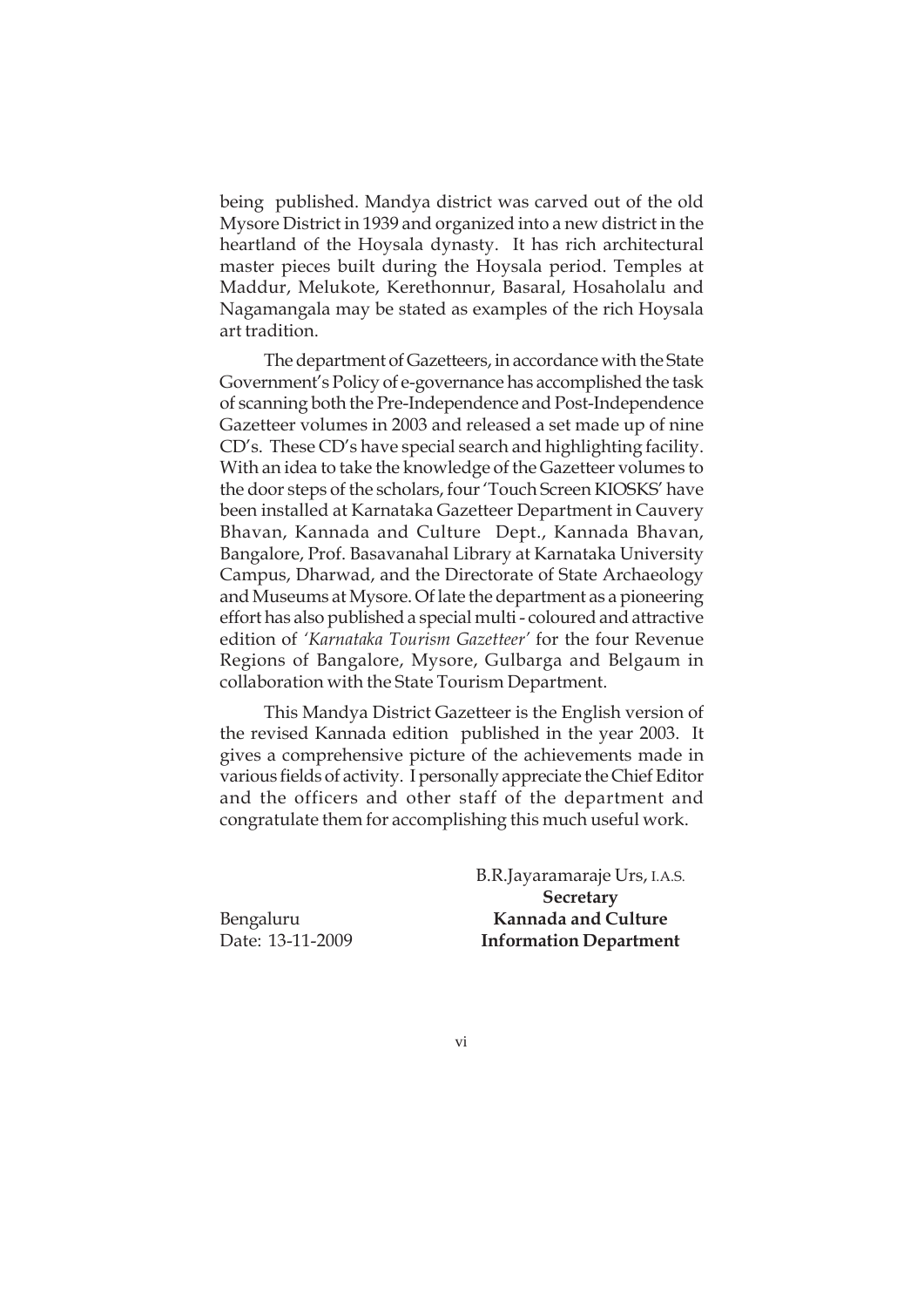## **PREFACE**

**T**he Mandya District is endowed with rivers such as the Hemavathy, the Lokapavani, the Shimsha and the Veeravaishnavi being the tributaries of the Cauvery have made the Mandya district highly fertile and hence the district is called the land of five rivers. The district was noted for the Krishnaraja Sagara Dam built across the Cauvery (1932); the Belagola Paper Mills, formerly a chief industry ; Hydel Power Generating Station at Shivanasamudra (1902) and Shimsha (1939-40) have made the district a highly flourishing and prosperous one. Particularly Shivanasamudra Hydel Electricity Generating Station is considered as the First Hydel Power Station in entire Asia. The Krishnaraja Sagara Dam planned and executed by the then Dewan Sir. M. Vishveshvariah serves as the main water source to undertake agricultural operations in the district and it is noted for major crops like Paddy, Ragi, Sugarcane etc. The district is also known for the production of sugar and jaggary which together have given the synonym 'Sugar District' to Mandya. Earlier Mandya was the part of the then existing Mysore district, but due to administrative convenience Mandya was separated and constituted into an independent district in 1939.

The old Mandya district Gazetteer was published in English by this Department in 1967. Earlier to this it finds an important coverage in the Mysore Gazetteers published as a pioneering effort by H.Wellesly (1869) the Mysore and Coorg Gazetteers was published twice by Benjamin Lewis Rice in two volumes in 1876 -1897. The Mysore and Coorg volume III concerning Coorg was separately edited and published by B.L.Rice in 1878. This district also finds a thorough mention in the Imperial Gazetteers series 'Provincial Gazetteers of India' Edited by Sir William Wilson Hunter during 1881-1907. It must also be mentioned that Rao Bahadur C. Hayavadana Rao gave a considerable coverage to this region in the five volumes of Mysore Gazetteers published between 1920-30. All the above mentioned Gazetteers gives a comprehensive picture of the district covering History, People

vii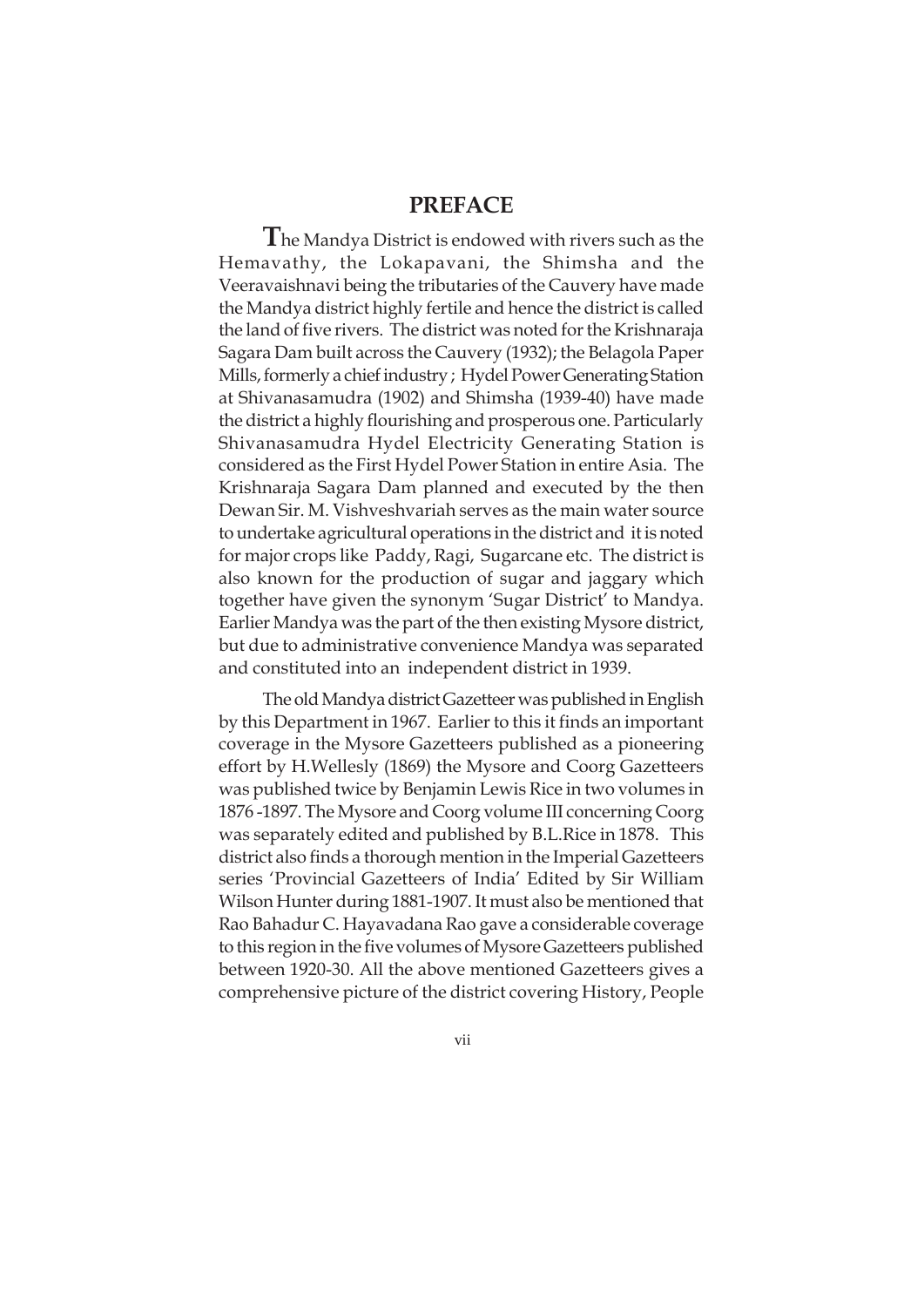and Social Life, Education, Economic Development, Religious, Literary and Cultural life and such other varieties of cultural dimensions of this rich district including places of Interest have been well documented.

When all the above mentioned fragile volumes became extinct due to lapse of time in several Libraries, the Department undertook the task of scanning and reprinting these rare volumes as a part of the on-going scheme. This entire scheme is already through and during the current year the department has taken up the reprinting of Mysore Gazetteer, edited by C.Hayavadana Rao and three volumes of Francis Buchanan's Travels. Under the revised scheme of publishing District Gazetteers, the revised edition of the Mandya district, in Kannada was taken up and published in 2003. Later on under the on-going scheme of translating it into English, now the Department has accomplished the publication of this English version of the revised Mandya district Gazetteer, 2003. This is being done with a view to exchange them with other states on reciprocal basis and also for the benefit of non-Kannadigas.

This volume deals with Seventeen chapters concerning Natural resources, History, People. Agriculture and Irrigation, Industries, Banking and Trade, Transport and Communication, Economic Trends, Administration and Revenue, Education and Sports, Law and Order, Other Social Services, Literature and Culture, Medical and Health Services and several striking places of interests gives a panoramic picture of the district in the recent times. Several surveys and tours have been undertaken in the preparation of this volume and sincere attempts have been made to give a coverage about several aspects in a nutshell. So far as the statistical figures are considered though they are limited to 2002 March, as per the earlier edition, updated figures upto 2008 March have been appended in the addenda given at the end of the book. Another feature of this volume is the multi coloured illustrations given chapterwise running into 80 pages and printed with attractive high resolution photographs. To facilitate the

viii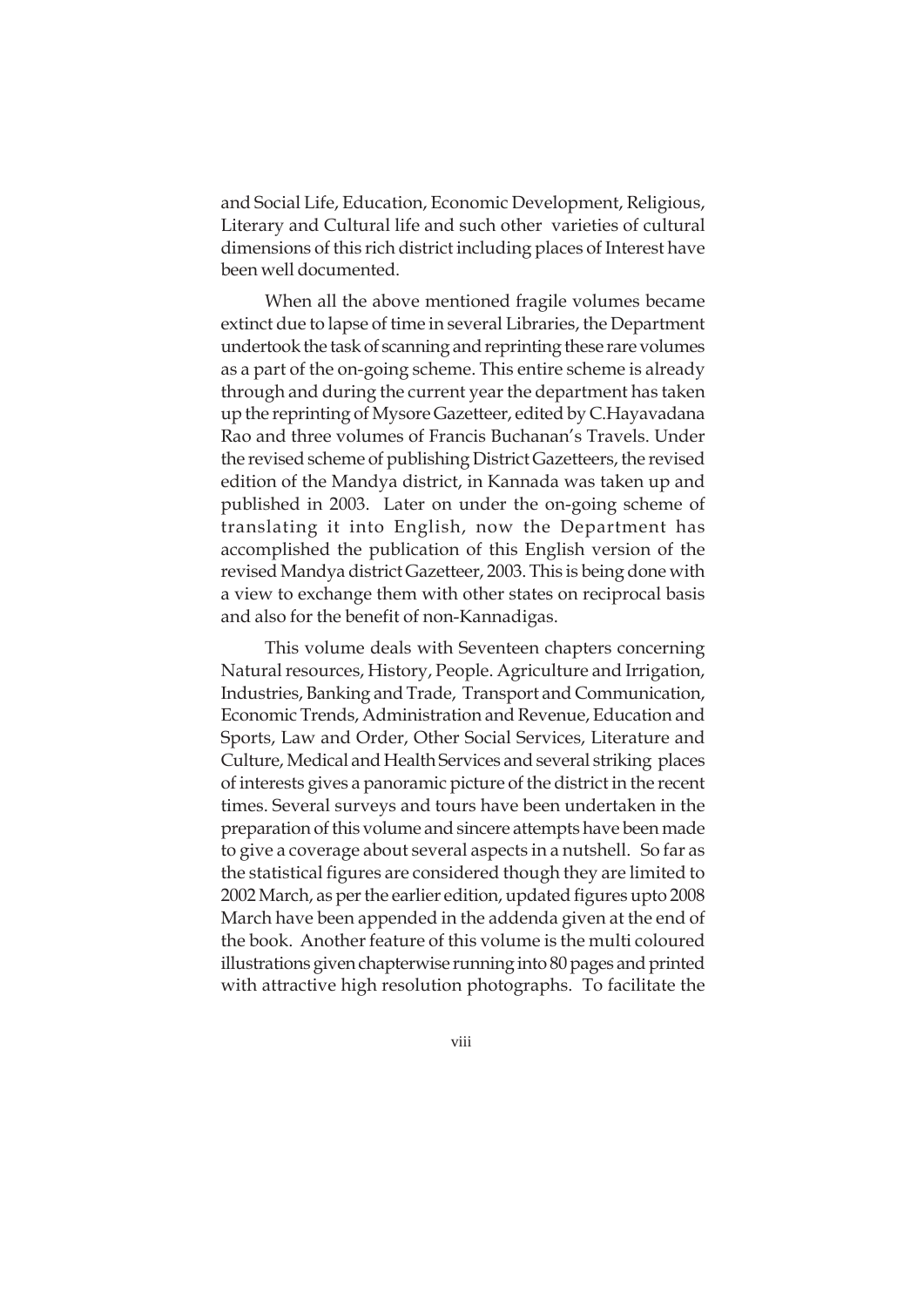readers and scholars a scientific list of Select Bibliography, Index and Village List have been given at the end of the Book.

The objective of publishing District Gazetteers includes reflecting several activities, schemes and programmes of the Government and covering all the facets of District Administration with accuracy and authenticity. They are thus compiled with utmost care and perfection. I personally thank each member of the State Advisory (a list is appended separately) Committee under the Chairmanship of the Chief Secretary to Government of Karnataka and the successive Principal Secretaries / Secretaries of the Kannada and Culture, Information Department. I am indebted personally to the Chief Secretaries like Sri B.S.Patil I.A.S., Sri P.B.Mahishi I.A.S., Sri Sudhakar Rao I.A.S., and the present Chief Secretary Sri S.V.Ranganath I.A.S., They have been our beacon of light in all our academic persuits. I thank the Principal Secretaries / Secretaries of Kannada and Culture Dr. C.S.Kedar I.A.S., and Sri. I.M.Vittalamurthy I.A.S., Sri. Subhir Harisingh I.A.S., and the present Secretary Sri.B.R. Jayaramaraje Urs I.A.S., for the continuous co-operation and guidance. Such a stupendous task has been undertaken with the sincere and great efforts of the Editors and Investigators of this Department who have been supporting in all such endeavour. I would like to place on record the services of Sri T.G.Narasimhamoorthy Senior Editor (I/C) (till 23-07-2009) and Sri S.A.Jagannath Senior Editor (I/C) and Sri S.Y.Bettegowda Editor, who have striven hard in seeing this big volume through the press with care and interest. I also thank the other staff of the Department who have been behind me in accomplishing this project. I finally thank M/S. Lavanya Printers, represented by Sri. G. Gopala Krishna the proprietor and his staff for doing a neat job with utmost care.

Bengaluru **Chief Editor**

S.A.Jeelani, K.A.S. Date : 13-11-2009 **Karnataka Gazetteer**

ix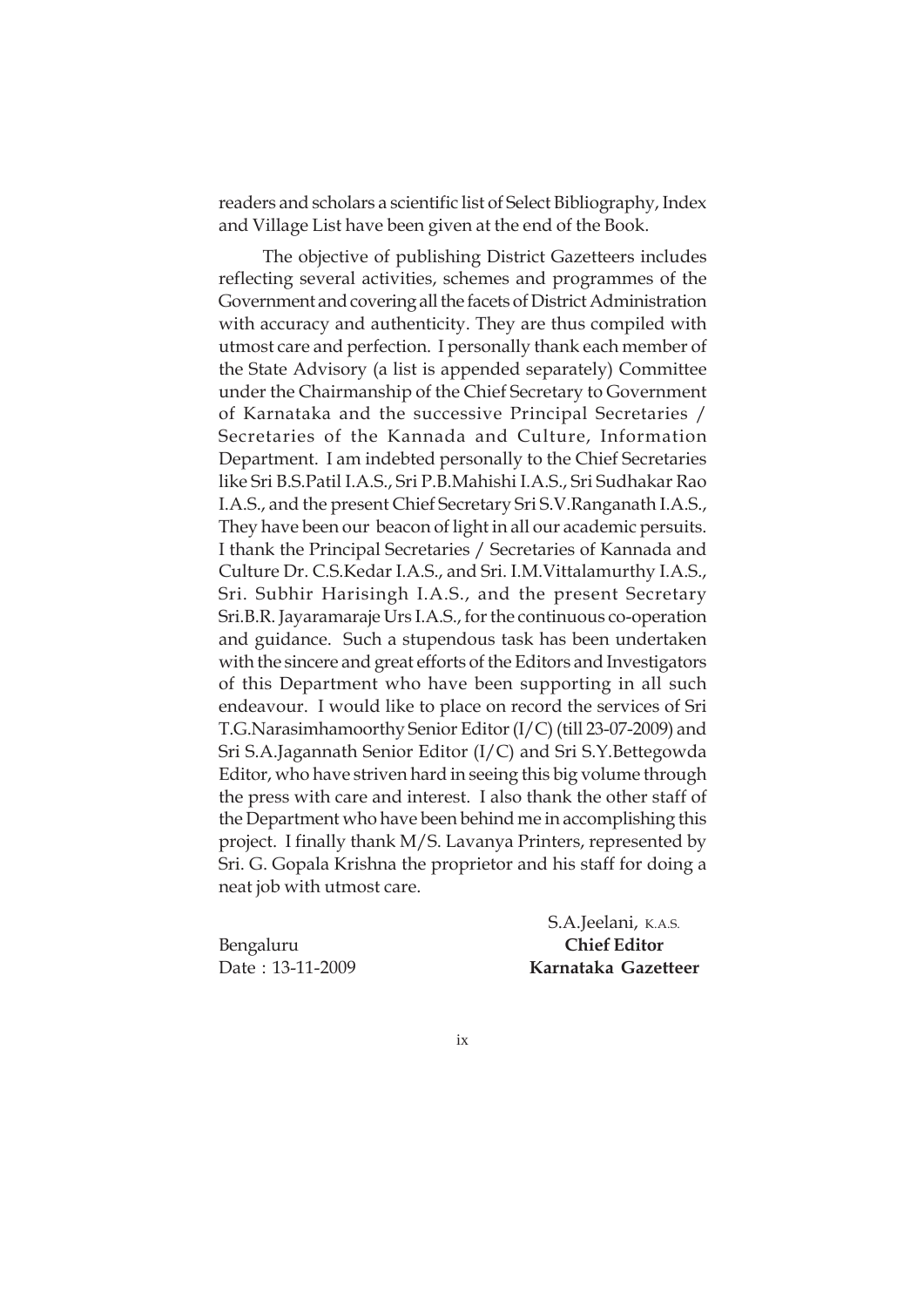### **CONTENTS**

| From Secretary's Desk              | V           |
|------------------------------------|-------------|
| Preface                            | VШ          |
| Contents                           | $\chi$      |
| Advisory Committee as on 2003      | XX          |
| <b>Staff List</b>                  | XXI         |
| Names and Addresses of Translators | <b>XXII</b> |
| Illustration credits               | <b>XXIV</b> |
|                                    |             |

#### **Chapter I GENERAL 1-36**

Introduction (1) Origin of Name (2) Location and Boundaries (3) Area and Population (3) Administrative History (8) Geology (16) Geological Evolution (16) Felsite and Porphyry dykes (17) Beryl (17) Mica(17) Vemiculite (18) Rock Crystal (18) Gold (18) Iron Ore (18) Magnatite (18) Corundum (18) China Clay (19) Earthquake (19) Physical Features (19) Water Resources (20) The Cauvery (20) The Hemavathi (21) The Lokapavani (21) The Shimsha (21) The Veeravaishnavi (22) Flora and Fauna (23) Ranganathittu Bird Sanctuary (24) Melukote Wild Life Sanctuary (25) Adichunchanagiri Peacock Sanctuary (25) Indavalu Nature Park and Garden (25) Kokkare Belluru (26) Climate(26) Rainfall (26) Temperature (27) Relative Humidity(27) Cloudiness (28) Winds (28) Special Climatic Phenomena (28) Ecology and Environment (35)

| Ed By: S.N. Raju | Editor | $\therefore$ S.N Raju             |  |
|------------------|--------|-----------------------------------|--|
|                  |        | Translated By : T. R. Anantharamu |  |

#### **Chapter II HISTORY 37- 166**

Introduction (37) Myths and Legends (38) Pre-historical Period (40) Kuntibetta, a Pre-Historic Site (42) The Kadambas of Banavasi (46) The Gangas of Talakad (46) The Cholas (58) The Hoysalas (59) The Vijayanagar Empire (74) Sangama, Saluvas, Tuluvas and Aravidu dynasties (80) The Prabhus of Nagamangala (89) Palegars of Hadinadu (90) Palegars of Ummattur (93) Wodeyars of Mysore (95) Hyder Ali and Tipu Sultan (103) Tippu Sultan (106) Krishnaraja Wodeyar III (112) Administration of Dewan Purnaiaha (112) Commissioner's Rule (118) Sir Mark Cubbon (118) Lewin Bowring (119) Sir K. Seshadri Iyer (122) P. Krishna Murthy (124) V.P Madhav Rao (124) T.Ananda Rao (125) Sir M. Visveswaraya (125) Sardar Kantharaja Urs

x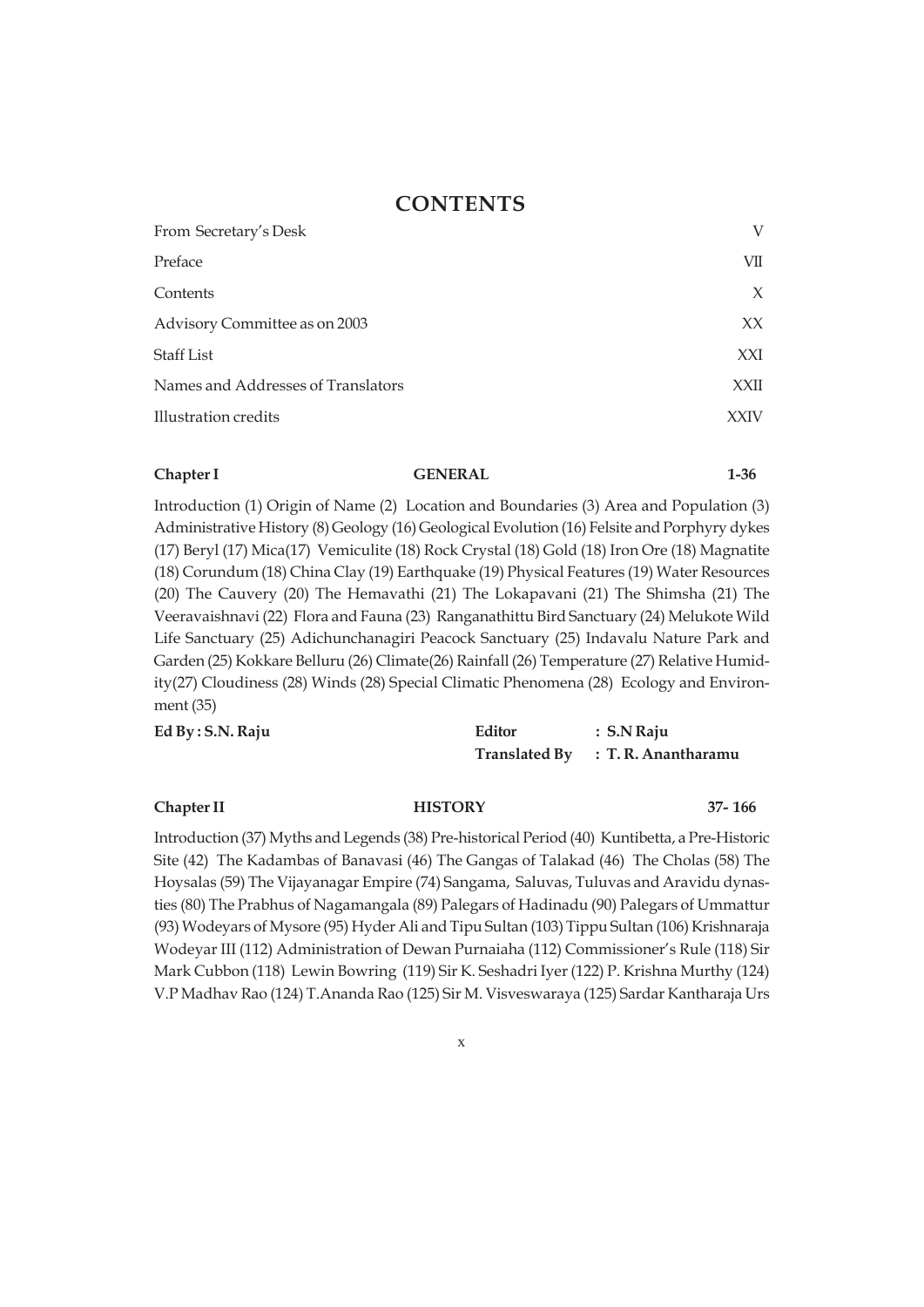(127) Sir Mirza M. Ismail (127) Achievements of Maharaja Krishnaraja Wodeyar IV (128) Movement for Independence (129) Early Movements (133) Irwin Canal Movement (137) Shivapura Dwaja Satyagraha (141) Chain of Movements (147) Quit India Movement (148) Mysore Chalo Movement (150) Unification Movement (151) **Elections** (152) General Elections-1952 (156) Lok Sabha (156) Vidhana Sabha (156) Vidhana Sabha By-election : Nagamangala (157) General Elections-1957 (157) Lok Sabha (157) Vidhana Sabha (157) General Election-1962 (158) Lok Sabha (158) Vidhana Sabha (158) General Elections-1967 (158) Lok Sabha (159) Vidhana Sabha (159) Lok Sabha By-election-1968 (159) Mid-Term Lok Sabha Election-1971 (159) Mandya Lok Sabha By-Election-1972 (159) Vidhana Sabha Election-1972 (160) Vidhana Sabha By-Election -1972(160) Lok Sabha Election-1977 (160) Vidhana Sabha Election-1978 (160)Mid-term Lok Sabha Election-1980 (161) Vidhana Sabha Election 1983(161) Mid Term Lok Sabha Election-1984 (162) Mid-term Vidhana Sabha Election-1985(162) Lok Sabha Election1989 (163) Mid-Term Vidhana Sabha Elections-1989 (163) Mid-Term Lok Sabha Election-1991 (164) Vidhana Sabha Elections -1994 (164) Lok Sabha Election-1996 (165) By Election to Krishnarajapet Assembly-1996 (165) Mid-Term Election to Lokha Sabha -1998 (165) By-Election to Mandya Vidhanasabha Constituency-1998 (165) Vidhanasabha General Election-1999 (165) Loksabha Mid-term Election-1999 (166) Addenda (1049,1050).

| Ed By : S.A. Jagannath (History) | <b>Editors</b>       | $\therefore$ S.A. Jagannath |
|----------------------------------|----------------------|-----------------------------|
| S. Rajendrappa (Election)        |                      | S. Rajendrappa              |
|                                  | <b>Translated By</b> | : Dr. V. Srinivasan         |

#### **Chapter III PEOPLE 167-229**

Introduction (167) Density of Population (170) Houses and Households (170) Institutional Population (170) Houseless Population (173) Migration (174) Sex-Ratio (174) Age Distribution (175) Age Group and Marital Status (176) Rural Population (178) Growth of Urban Population (179) Scheduled Castes (180) Scheduled Tribes (181) Disabled (183) Languages (183) Literacy (184) Religions (184) Hinduism (185) Shaivism (186) Shakthi Vishishtadwaitha (187) Mylara Pantha (188) Shri Vaishnavism (188) Vaishnava Cult (193) Jainism (193) Islam (194) Christianity (196) Sikkhism (197) Religious Centres (197) Madhwa Mutts (197) Veerashaiva Mutts (198) Dhanagoor Mutt (198) Mante Swamy Mutt (198) Bruhan Mutt (198) Jangama Mutt (198) Adichunchangiri Mahasamsthana Mutt (199) Caste and Tribes (200) Castes (200) Agasa (201) Banajiga (201) Beda (201) Bestha (201) Brahmana (202) Darji (203) Devanga (203) Ediga (204) Ganiga (204) Golla (204) Holeya (205) Korama (205) Kumbara (205) Kuruhina Shetty (205) Kuruba (206) Lingayat (206) Madiga (207) Meda (207) Mudaliyar (208) Nayinda (208) Sathani (208) Soliga (209) Thigala (209) Uppara (209) Vadda (210)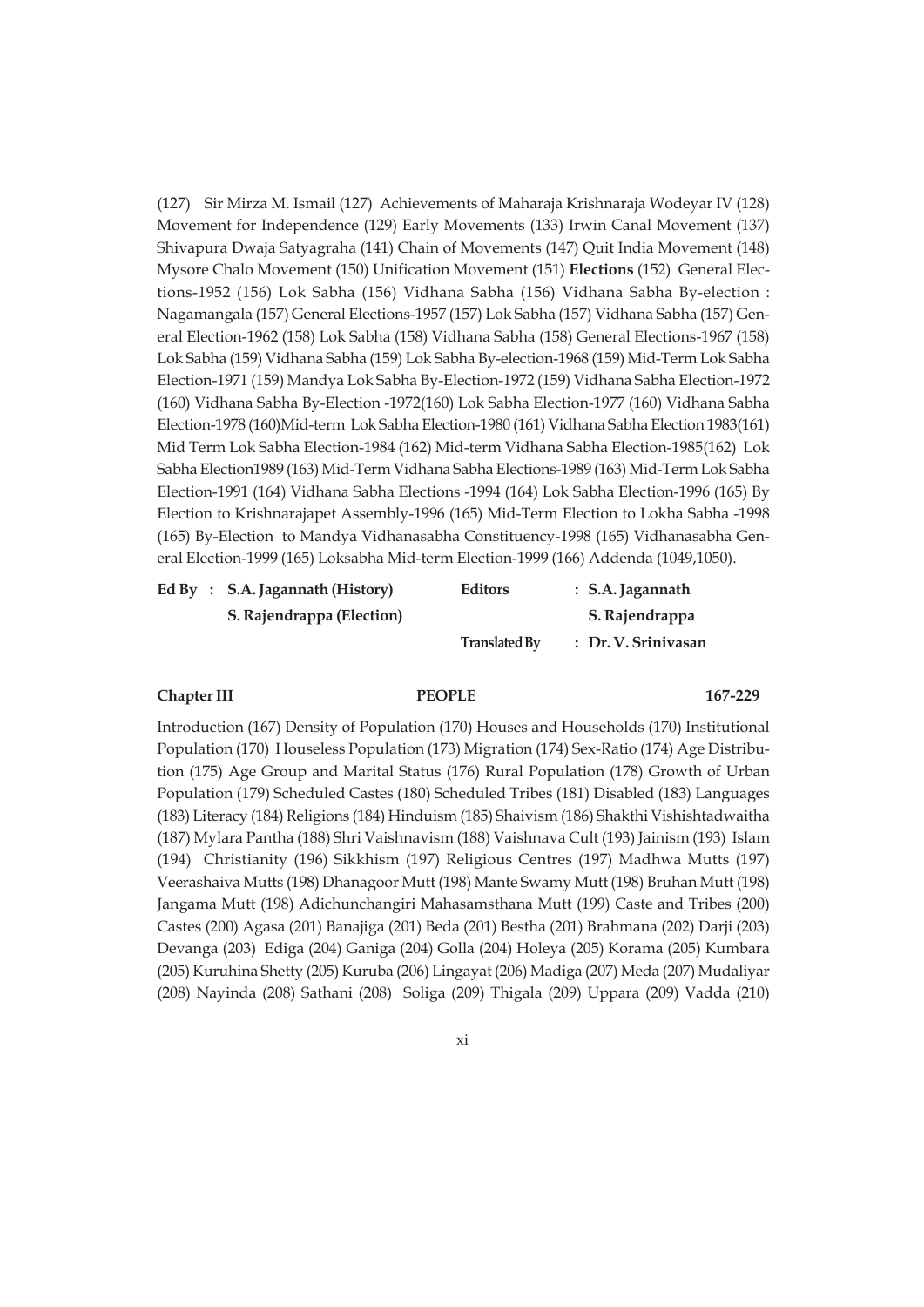Vishwa Karma (210) Vokkaliga (210) Vyshya (211) Social Life (212) Pregnancy and Child Birth (212) Marriage (213) Funerary Customs (215) Domestic Life (217) Food Habits (218) Maddur Vade (219) Dress (219) Furniture (220) Ornaments (221) Festivals (221) Ganesh Chathurthi (223) Konti (Kunthi) Pooja (224) Jaina Festivals (225) Muslim Festivals (226) Christian Festivals (226) Jathras (226)

| Ed By : $S.A.$ Jagannath | <b>Editors</b> | : S.R.Mylariah, Dr.T.Govindaraju  |
|--------------------------|----------------|-----------------------------------|
| S.Y. Bette Gowda         |                | Translated By : Dr. Usha Ramkumar |

#### **Chapter IV AGRICULTURE AND IRRIGATION 230-290**

Introduction (230) Land Utilisation (231) Agricultural Land Holdings (233) Soil (234) Soil Health Centre (235) Agriculture School (236) Rural Development Training Centre, Mandya (237) Regional Research Station, V.C. Farm, Mandya (238) Ragi Variety Development (242) Sugarcane Variety Development (245) Hybrid Rice (245) Parasite Laboratory (247) Comprehensive Crop Insurance Scheme (247) Farmer's Educational Tour (247) Agriculture Award (248) Agriculture Seasons (252) Agricultural Implements (253) Irrigation (253) Krishnarajsagar Irrigation Project (258) D. Devarja Urs Canal (262) Modernization of Krishnarajsagar (262) Hemavathi Reservoir Project (263) Cauvery Water Dispute (263) Cauvery Basin (265) Karnataka Master Plan (266) National Water Policy (267) Karnataka's Reaction (268) Tribunal's Order (272) Horticulture (274) Fisheries (278) Fish Seed Production (281) Fish Farmers' Development Agency (281) Animal Husbandry and Veterinary Services (283) Sheep Development (284) Piggery (285) Rabbit Rearing (285) Poultry Farming (286) Integrated Sample Survey (286) Veterinary Services (287)

| Ed $By: S.N.$ Raju | Editor               | $: S.N.R$ aju         |
|--------------------|----------------------|-----------------------|
|                    | <b>Translated By</b> | : P. Shrikanta murthy |

#### **Chapter V INDUSTRIES 291-353**

Introduction (291) Traditional Industries (292) Modern Industries (293) Present Industries (295) Incentives and Concessions (296) Terms and Conditions (297) Ancillary Industry (298) Small Scale Industries Modernization Fund (298) Facilities from Central Government (299) Power (300) Large and Medium Scale Industries (303) Sugar Industry (304) The Mysore Sugar Company Ltd (305) Pandavapura Co-operative Sugar Company (313) Chamundeswari Sugar's Limited (316) I.C.L. Sugar Factory (316) Mandya District Co-operative Milk Producers Union Ltd (317) Mandya National Paper Mills, Belagola (318) The Mysore Chemicals and Fertilisers (319) Mysore Acetate and Chemicals Company (320) Habib Solvents Extracts Ltd (321) M.K. Agro-Teck Ltd (321) Kilara Power Private Limited (322) B.P.L. Private Limited (322)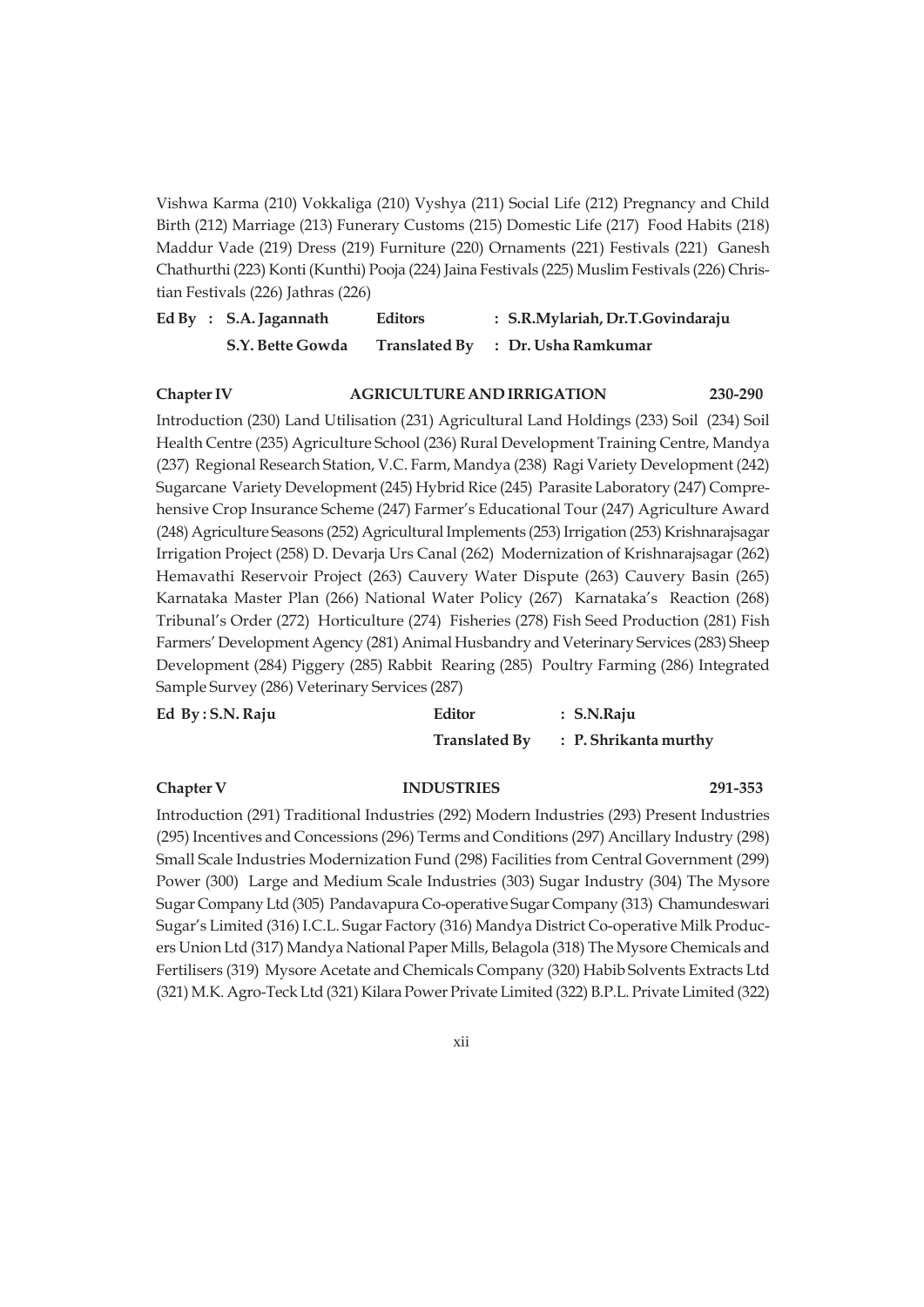Small Scale Industries (323) Food and Beverage Industries (325) Glass and Ceramics (326) Leather and Rexine Industry (326) Textile and Hosiery Industries (326) Wood and Domestic Furniture Industries (327) Printing and Stationery Industries (327) Rubber and Plastic Manufacturing (327) Manufacturing of Chemicals and Chemical Components (328) General Engineering (328) Repair and Services (328) Other Productive Works (329) Jaggery Manufacturing (329) Rice Mills (331) Khadi and Village Industries (331) Sree Vinayaka Silk Industries Association, Nidaghatta (334) Vijaya Khadi Village Industries Sangha, Somanahalli (334) Sri. Visveshvaraiah Khadi and Village Industries Society, H. Kodihally (334) Bee-keeping (334) Handlooms and Powerloom (335) Handicrafts Industries (337) Silk Industry (339) Infrastructure and Facilities (343) Industrial Estates and Industrial Area (345) Industrial Sheds built under VISWA Programme (346) Training Institutions (346) Handicrafts Training Institute, Nagamangala (347) Karnataka Leather Industries Development Corporation Ltd (347) Handloom Textile Designing Training Centre (348) Hotel Industry (349) Bio-gas and Myriad Astra Ovens (349) Miscellaneous Occupations (350) Potentialities for Development (350) New Industrial Policy 2001 (352)

|  | Ed By : S.Y. Bette Gowda | Editor               | : H.M. Range Gowda  |
|--|--------------------------|----------------------|---------------------|
|  | S.A. Jagannath           | <b>Translated By</b> | : Dr. Usha Ramkumar |

#### **Chapter VI BANKING FINANCE, TRADE AND COMMERCE 354-410**

Banking and Finance (354) Rural Indebtedness (356) Money Lending Control (358) Financial Institutions (359) Commercial Banks (361) Development of Banking in Mandya District (361) Lead Bank and District Credit Plan (364) Rural Banks (365) Insurance (371) Life Insurance Corporation of India (372) Law for ending Bonded labour (373) Co- operation Movement (373) Mandya District Central Co-operative Bank (381) Primary Co-operative Agriculture and Rural Development Banks (384) Primary Agricultural Credit Co-operative Societies (386) Primary Milk Supply Societies (388) Non- Agriculture Advance Sector (389) Primary Consumers' Co-operative Societies (389) House Building Co-operative Societies (390) Industrial Cooperative Societies (392) Mandya District Co-operative Union (392) Trade and Commerce(393) Entry Tax (394) Modern Transport System (395) Imports and Exports (396) Agricultural Produce Marketing Society (397) Regulated Goods (399) Food and Civil Supplies (401) Collection of Levy (401) Public Distribution System (402) Weekly (Shady) Bazars (403) Weight and Measures (405) Godown and Ware houses (407) District Consumers Disputes Redressal Forum (409)

| Ed By : S.Rajendrappa | By                   | : G. Bhanudas, Investigator |
|-----------------------|----------------------|-----------------------------|
|                       | <b>Translated By</b> | : G.N. Narasimha moorthy    |

xiii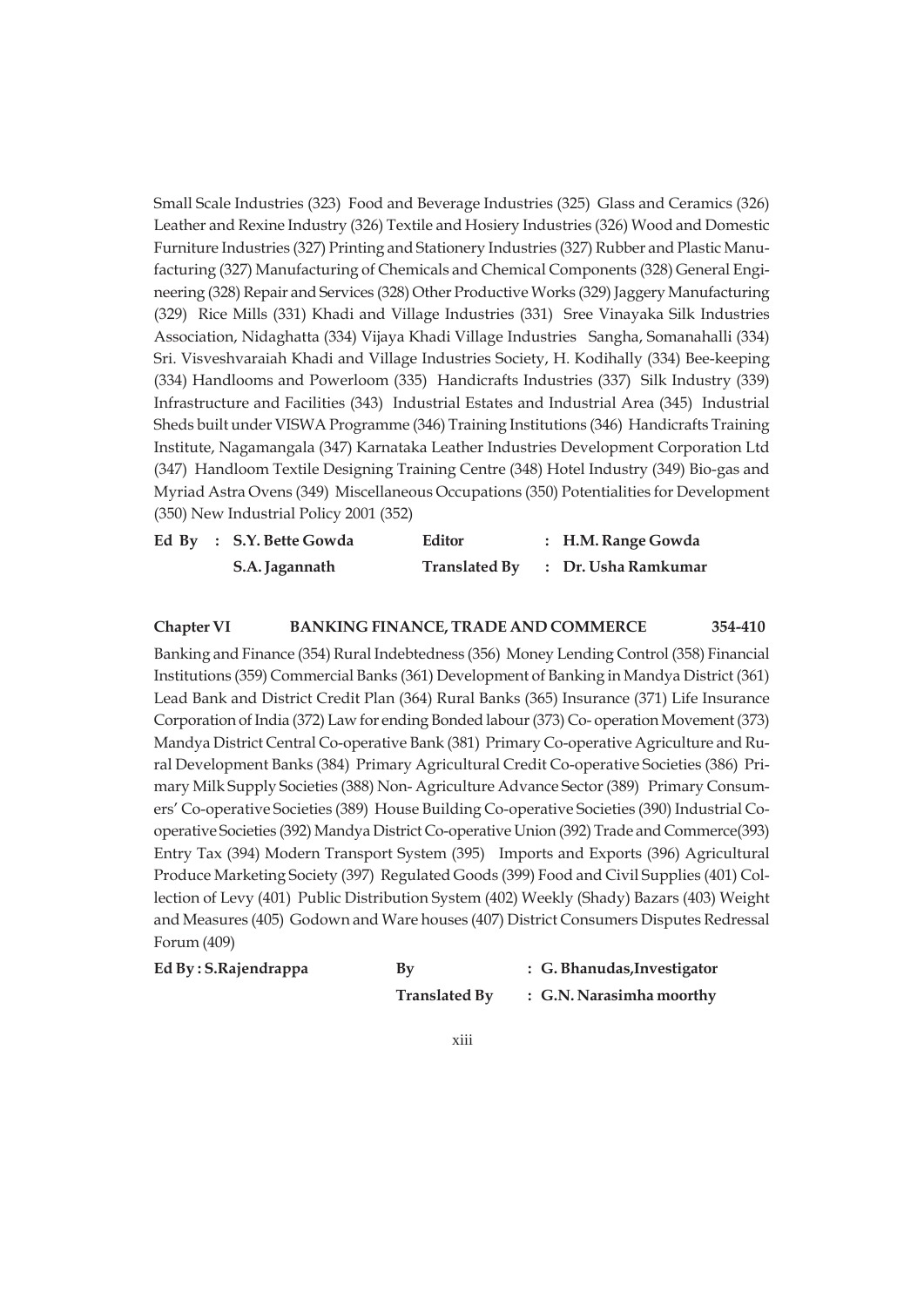#### **Chapter VII TRANSPORT AND COMMUNICATION 411-471**

Introduction (411) Land Transport (415) National Highways (420) State Highways (422) Major District Roads (424) Other District Roads (424) Rural Roads (425) Rural Communication Programme (426) Five Year Plans (427) Irrigation Roads (427) Taluk Development Board Roads (428) Panchayat Roads (428) Municipality Roads (428) Forest Department Roads (428) Bangalore-Mysore Express Corridor Project (428) Bridges (432) Traffic Census and Vehicular Survey (436) Regional Transport Office (439) Motor Driving Training Schools (443) Plastic License Cards (443) Public Transport (449) Rail Transport (452) Inland Water Transport (458) Air Ways (459) Postal Communication (459) Telegraph Office (463) Telephones (464) Akashavani (467) Dooradarshan (468)

| Ed By: S.Rajendrappa | Editor               |  | : S. Rajendrappa   |  |
|----------------------|----------------------|--|--------------------|--|
|                      | <b>Translated By</b> |  | : S.L. Ramakrishna |  |

#### **Chapter VIII ECONOMIC TRENDS 472-544**

Introduction (472) Socio-Economic Survey-1941 (475) Social and Economic Survey -1961(476) Urbanisation (481) Income (485) Per Capita Income (491) Prices (491) Wages (500) Employment (504) Land Utilisation (508) Soil Conservation (509) Irrigation (510) Crops (512) Live Stock (514) Dairy (514) Mineral Wealth (516) Industry (517) Electricity (517) Transport and Communication (518) Post Offices (518) Bio-Gas Plant (519) Astra Oven (519) Co-operation Movement (519) Human Resources (520) Human Resources Project (521) Five Year Plans (521) First and Second Five Year Plans (522) Third Five Year Plan (523) Sixth Five Year Plan (523) Seventh Five Year Plan (524) Eighth Five Year Plan (525) Ninth Five Year Plan (526) Poverty Alleviation (527) Training of Rural Youth for Self Employment (529) Integrated Rural Development Programme (529) Development of Women and Children in Rural Area (530) Jawahar Rojgar Yojana (531) Ashraya Scheme (531) Nirmal Gram Yojana (531) Rural Group Insurance (532) Integrated Rural Energy Plan (532) Employment Guarantee Scheme (532) Indira Awas Yojana (533) Swarna Jayanthi Gram Swarojgar Yojana (533) Jawahar Gram Samrudhi Scheme (533) Swasthi Grama Yojana (534) Ambedkar Housing Scheme (535) Floods and Drought (535) Developments Potentialities (536) Addenda (1051,1052)

| Ed By: S.Y. Bette Gowda | Editor                            | : S.Y. Bette Gowda               |
|-------------------------|-----------------------------------|----------------------------------|
|                         |                                   | Translated By : S.L. Ramakrishna |
| Chapter IX              | <b>ADMINISTRATION AND REVENUE</b> | 545-593                          |

Introduction (545) Regional Commissioner (546) Deputy Commissioner (549) Revenue Functions (550) Judicial Functions (550) Assistant Commissioner (552) Tahsildar (552) Block

xiv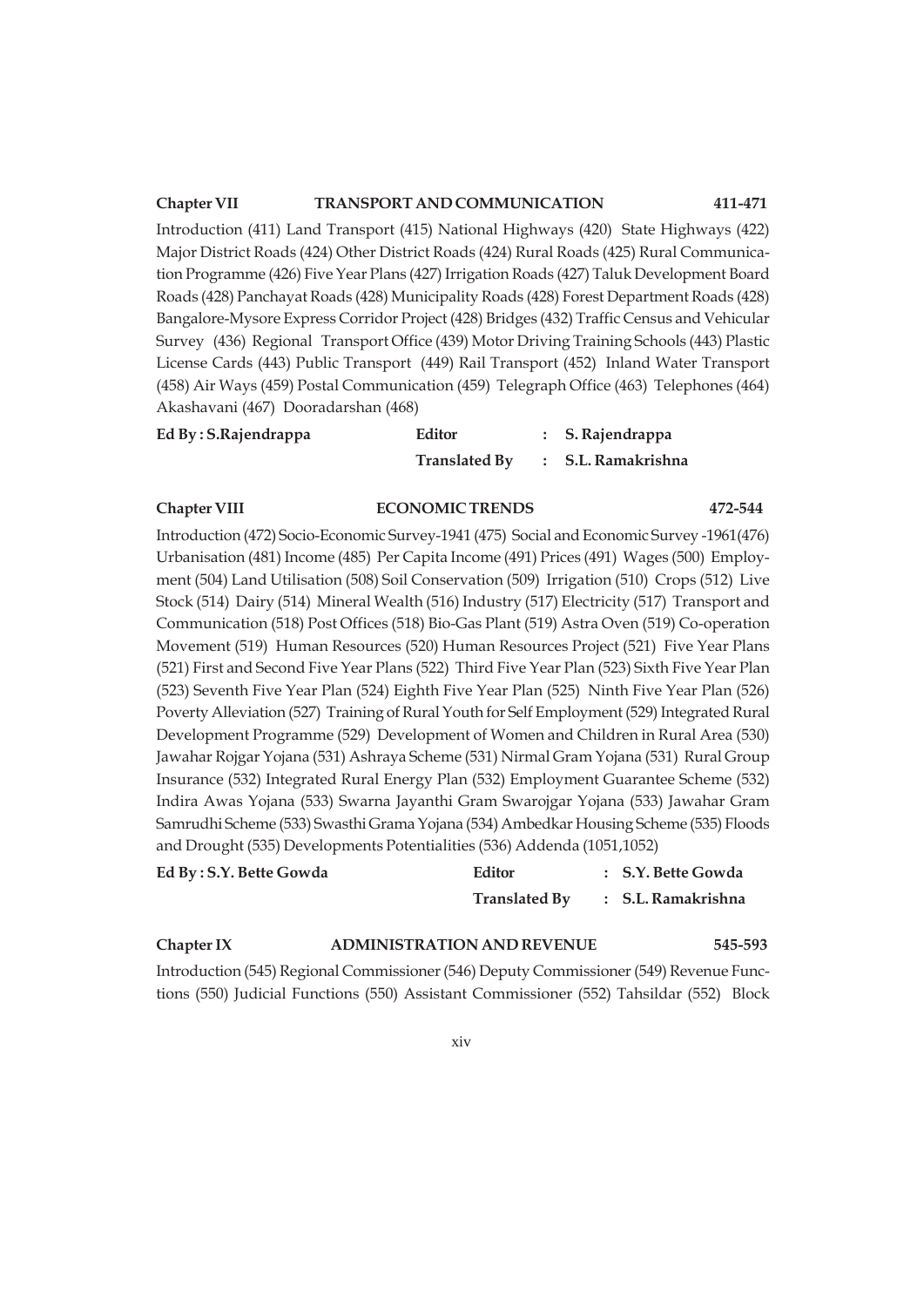Development Officer (553) Revenue Inspector (553) Nad Cutcherries (554) Village Accountant (554) Gram Sahayaks (555) Religious and Charitable Institutions (555) Revenue Administration (556) The GangaChola Period (557) Chikka Devaraja Wodeyar's Period (558) The Reforms Under Purnaiah (558) Reforms under the British Commissioners (559) Revision Settlement (560) Second Revision Settlement (560) Standard Rates (562) Water Rate (562) Maintenance Cess (563) Penal Water Rate (564) Land Revenue Accounts (565) Jamabandi (565) Recovery of Land Revenue (567) Remissions (570) Consolidation and Fragmentation of holdings (570) Land Reforms (571) Abolition of Tenancy (572) Land Tribunals (572) Allotment of Surplus Land (572) Land Reforms Appellate Authority (573) Disposal of Government Lands (573) Land Acquisition (574) Other Taxes (574) Commercial Tax (575) Sales Tax (575) The Karnataka Entertainment Tax Act, 1958 (575) The Karnataka Agricultural Income Tax Act, 1957 (576) Profession Tax (577) Luxury Tax (578) Stamps and Registration (578) Excise (581) Motor Vehicles Tax (585) The Electricity Duty (586) Details of Schemes (587) Forest Development Tax (587) The Central Taxes (588) Income Tax (588)

| Ed $By: S.A$ Jagannath | By                   | Stephen Paul, Investigator |
|------------------------|----------------------|----------------------------|
|                        | <b>Translated By</b> | Dr. H.P. Shashidhar murthy |

| Chapter $X$                                                                                   | <b>LAW, ORDER AND JUSTICE</b> |                                | 594-615 |
|-----------------------------------------------------------------------------------------------|-------------------------------|--------------------------------|---------|
| Introduction (594) Reforms of Poornaiah (596) Code of Criminal Conduct (597) Police Admin-    |                               |                                |         |
| istration (605) Bara Baluthi (605) Re-modelling (607) Cauvery Agitation (609) Prisons (611)   |                               |                                |         |
| Civil Rights Enforcement Cell (612) Finger Print Unit (613) Vigilance Division (613) Civilian |                               |                                |         |
| Shooting Training Centre (614) District Dog Squad (614) Police Welfare Fund (614) Medals      |                               |                                |         |
| and Honours (614)                                                                             |                               |                                |         |
| $FdRv \cdot TC$ Naracimha moorthy                                                             | Editor                        | $\cdot$ T C. Naracimha moorthy |         |

| Ed By : T.G. Narasimha moorthy | Editor               | : T.G. Narasimha moorthy |
|--------------------------------|----------------------|--------------------------|
|                                | <b>Translated By</b> | : Rathna Parthasarathy   |

**Chapter XI OTHER DEPARTMENTS 616 -643**

Introduction (616) Excise Department (619) Forest Department (619) Economics and Statistics Department (620) Food and Civil Supplies and Consumer Related Department (621) Health and Family Welfare Department (621) Employment and Training Department (622) Kannada and Culture Department (622) Karnataka Water Supply and Sewerage Board (623) Karnataka Land Army Corporation Ltd (623) Karnataka State Seeds Corporation Ltd (624) Karnataka State Finance Corporation Ltd (624) Industries and Boilers Department (625) Legal Metrology Department (625) Industries and Commerce Department (625) Agriculture Department (626)

xv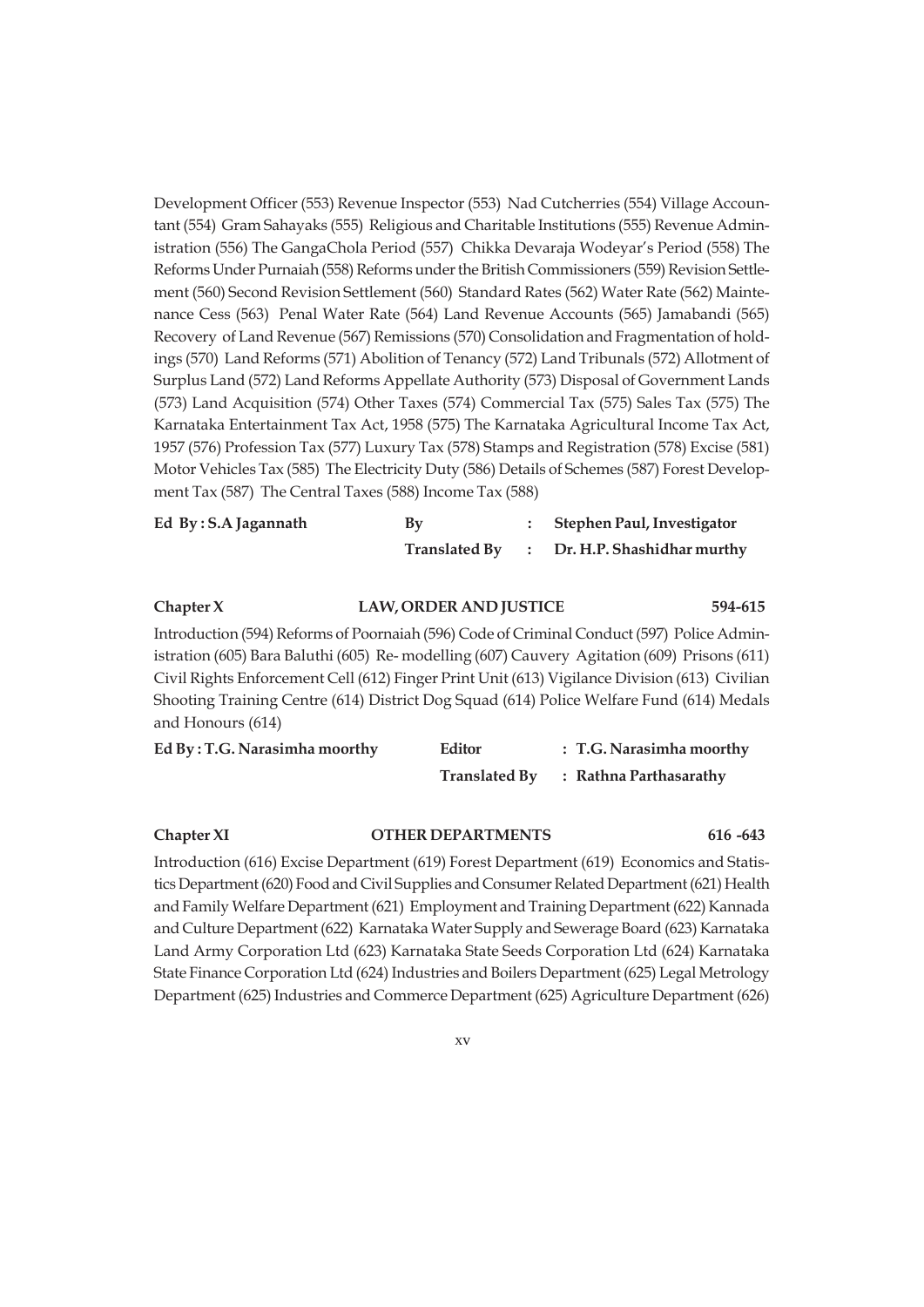Watershed Development Department (627) Khadi and Village Industries Board (627) Mines and Geology Department (628) District Consumer's Forum (628) District Treasury (628) Horticultural Department (629) City Improvement Authority (630) Pre-University and Vocational Education Department (630) Animal Husbandry and Veterinary Services Department (631) Regional Transport Department (631) Police Department (632) Meteralogical and land Records Department (632) Women and Child Welfare Department (633) Mandya District Co-operative Agricultural Products Marketing Federation Ltd (633) Fisheries Department (634) Youth Service and Sports Department (634) Sericulture Department (635) Adult Education (635) Public Works Department (636) Commercial Tax-Office (637) Information Department (638) Karnataka Government Insurance Department (638) Small Savings and the State Lottery Department (638) Social Welfare Department (639) Public Libraries Department (639) Department of Public Instruction (640) Department of Backward Classes and Minorities (641) Central Government Offices (642) Income Tax Department (642) Central Excise Department (642) Indian Postal Department (642)

| Ed By: S.Y. Bette Gowda | <b>Editors</b> | : R.G.Kulkarni, Dr.T. Govindaraju    |
|-------------------------|----------------|--------------------------------------|
|                         |                | Translated By : Rathna Parthasarathy |

#### **Chapter XII LOCAL - SELF GOVERNMENT 644-698**

Introduction (644) Nadu, Nadasabha (647) Mahanadu (647) Civil Administration (648) Modern Period (649) Constitution of Panchayats (649) Mysore Municipalities rules of 1933 (650) Mysore Town Municipalities Act 1951 (650) Venkatappa Committee (651) Changes after Unification (652) District Development Councils (653) Taluk Development Boards (653) Reorganisation of Taluk Boards (654) Town Panchayats (655) Grama Panchayats (655) Panchayat Raj Act (657) Zilla Parishat (658) Taluk Panchayat Committees (658) Mandal Panchayats (658) Grama Sabha (659) The Karnataka Panchayat Raj Act of 1993 (659) Grama Panchayats (659) Taluk Panchayat (660) Zilla Panchayat (660) Scheme of Awards to the Panchayat (661) Mandya Zilla Panchayat (662) Rural Water Supply (665) The World Bank aided Karnataka Rural Water Supply and Sanitation Project (671) Municipalities (672) Development after-1947 (674) Karnataka Municipalities Act of 1964 (674) Urban Local Institutions (675) Election to the municipalities (676) Reservation of Seats (676) Directorate of Municipal Administration (676) Mandya Municipality (678) Maddur Municipality (680) Shrirangapattana Municipality (682) Malavalli Municipality (684) Krishnarajpet Town Panchayat (686) Nagamangala Town Panchayat (688) Pandavapura Town Panchayat (689) Grants for Local Institutions from the State Finance Commission (691) Urban Development Authority, Mandya (692) Slum

xvi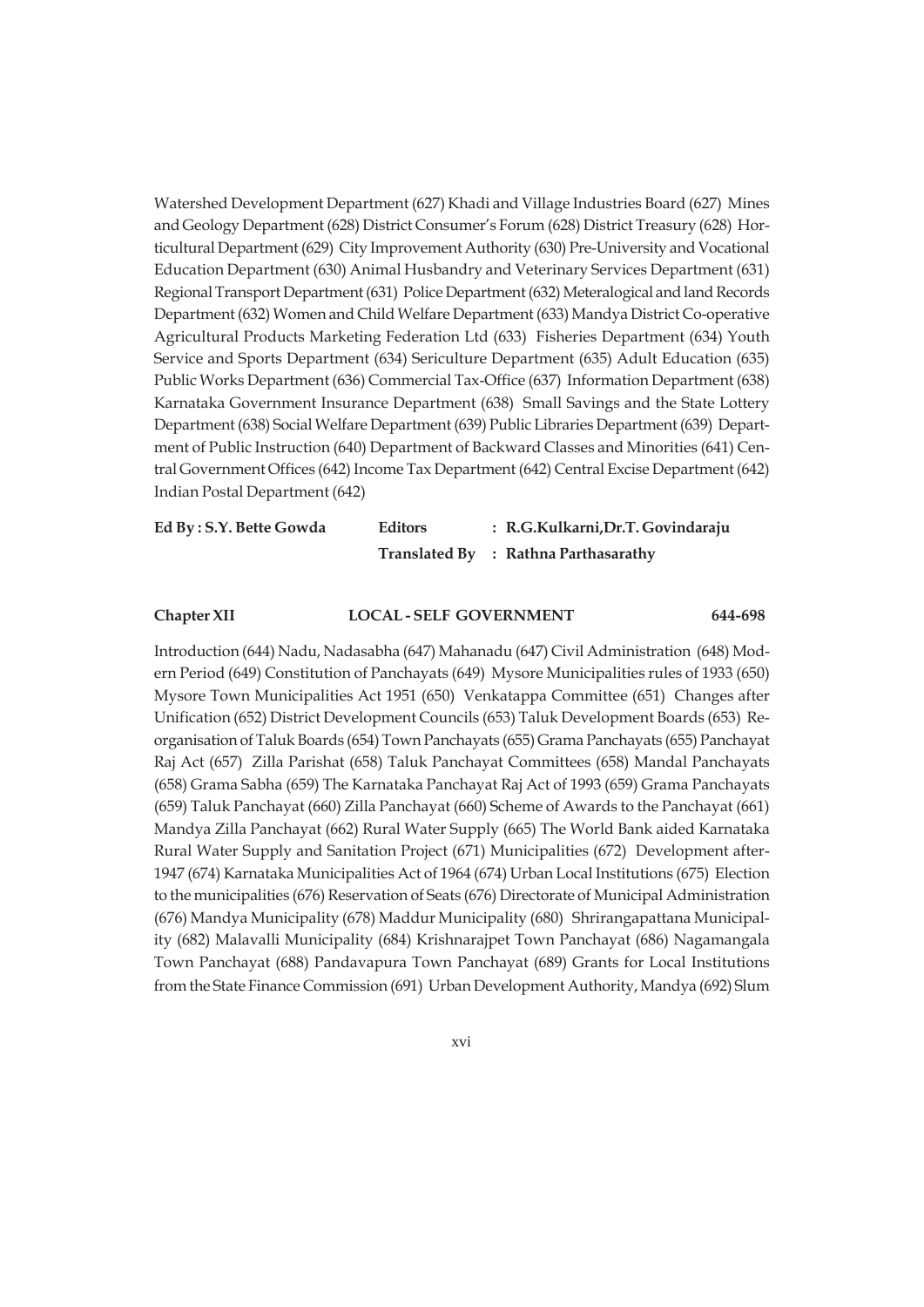Clearance (693) Urban Planning (694) Regional Planning (696) Housing Scheme (696) Karnataka Housing Board (696) Mandya City (697)

| Ed By : $S.N$ Raju | Editor | : R.G. Kulakarni             |
|--------------------|--------|------------------------------|
| Mahesh Muttalgiri  |        | Translated By : K.S. Sharada |
| (Investigator)     |        |                              |

### **Chapter XIII EDUCATION AND SPORTS 699-738**

Introduction (699) Agraharas (701) Mathas (702) Melukote, the Learning Centre (702) Literacy (703) Pre- Primary Education (705) Primary Education (705) Compulsory Primary Education Act 1961 (706) Teachers Trainning (708) B.Ed. Education (708) Primary Teachers' Training (709) District Institute of Education and Training (709) Mid-Say Meal Plan (709) Vidyavikasa Plan (709) Black Board Programme (710) Mahithi Sindhu Programme (710) 'Samudayadatta Shaale' Scheme (711) School Development Maintenance Committee (711) School Adoption Scheme (711) Education of Urdu and Other Minorities (712) Higher Second ary Education (712) Pre-University Education (715) Adult Education (716) The Scheme of Continuing Education (717) Student Hostels (718) Education Programmes of the Social Welfare Department (718) Residential and Ashrama Schools (719) Professional Education (720) Handicrafts Training Institute, Nagamangala (721) Agriculture Education (722) Agricultural College (722) Technical Education (723) Polytechnics (724) Industrial Training Institutes, (724) Higher Education (724) Medical Education (725) Adichunchanagiri Nursing School (725) Adichunchanagiri Nursing College (725) Adichunchanagiri Pharmacy College (726) Scouts And Guides (726) National Cadet Corps [N.C.C] (727) Private Institutions in the Field of Education (728) Vidya Prachara Sangha, Pandavapura (728) M.H. Channegowda Educational Institute, Madduru (728) Shanthi Educational Institution Malavalli (728) Bharathi Education Trust, Bharathinagara (728) Adichunchanagiri Educational Trust (729) Sanskrit Research Academy, Melukote (730) Post-Graduate Centre, Mandya (731) Libraries (731) Sports (732) Origin of Folk Games (733) Folk Entertainment (734) Sports talent of the district (735) Melukote's Contribution to Sports Field (737) District Youth Services and Sports Department (738)

| Ed By: T.G. Narshimha moorthy | Editor               | : T.G. Narashimha moorthy |
|-------------------------------|----------------------|---------------------------|
|                               | <b>Translated By</b> | : Dr. A.H. Gayathri Devi  |

xvii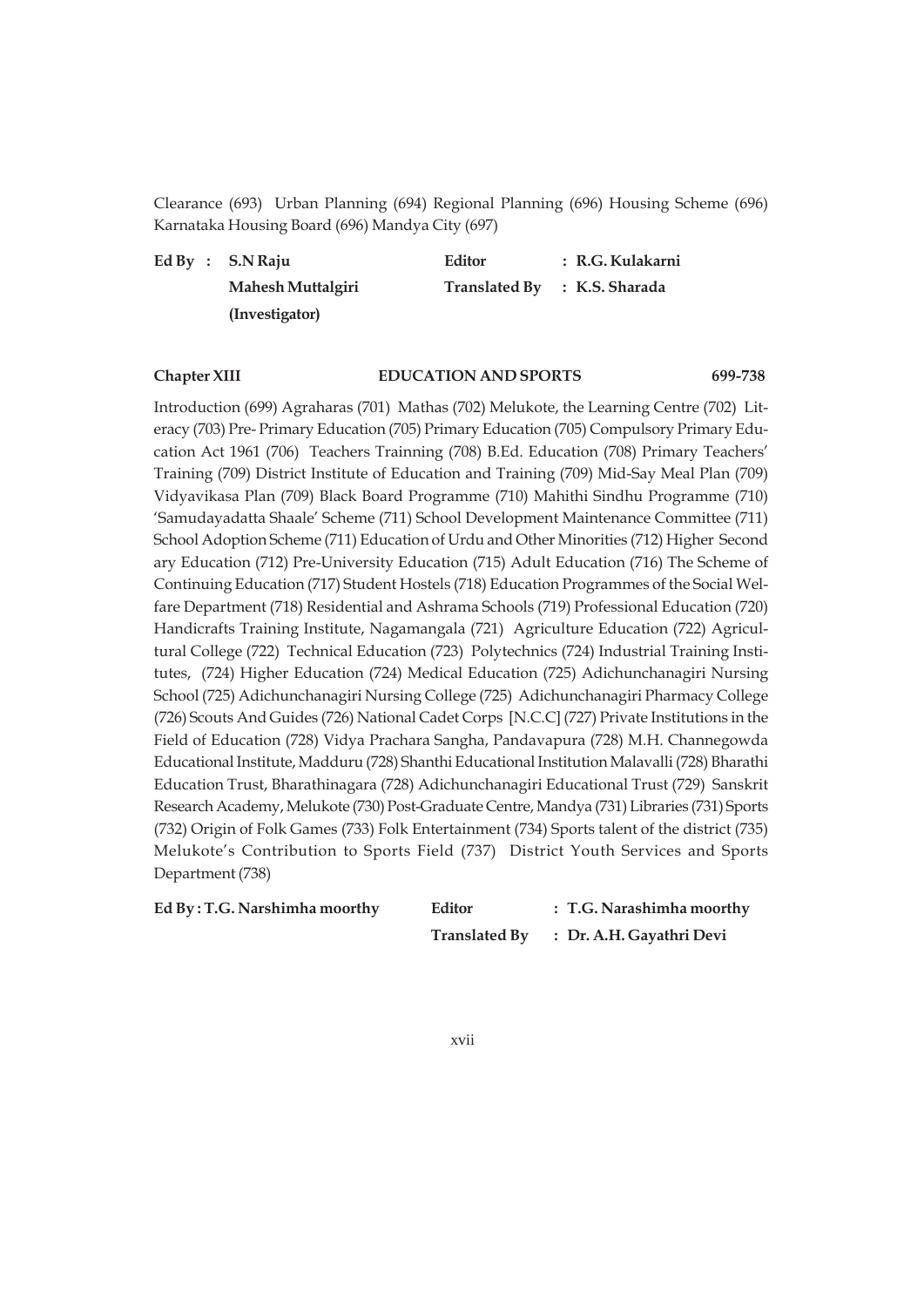#### **Chapter XIV LITERATURE AND CULTURE 739- 857**

Introduction (739) The Poets of the Inscriptions (740) Ancient Literature (743) Sanskrit Literature (747) The Institute of Sanskrit Research, Melukote (753) The Persian Literature (754) Anglican Literature (755) The Renaissance (756) The Navodaya Period (759) Post-Navodaya Literature (763) Dalitha Bandaya Literature (774) Women Writers (775) The Language of the People (777) Language Mutation (778) Folk Literature (779) Collection and Publication of Folk Literature (779) The Disrtict Sahithya Parishath (784) Sahithya Sammelanas (785) The Theatre (785) Theatre Tradition (788) The Folk Theatre (789) Folk Artistes and Folk Troupes (789) Veeragase (795) The Professional Theatre (795) The Professional Theater Artistes (797) Amateur Theatre (801) Theatres (806) Journalism (806) Paintings (814) Architecture and Sculpture (827) Muslim and Christian Architecture (838) Sculptors (839) Music and Dance (842) Gamaka and Keerthane (851) Keerthana Artists (853) Cinema (853)

| Ed. By: T.G. Narsimha moorthy. | Bv | : K.M. Vijayalakshmi and          |
|--------------------------------|----|-----------------------------------|
|                                |    | Dr.A. Lakshmi Narasimhan          |
|                                |    | Investigators                     |
|                                |    | Translated By : Dr. P.V. Narayana |
|                                |    |                                   |

#### **Chapter XV MEDICAL AND HEALTH SERVICES 858-892**

Introduction (858) Birth-Death, Statistics (860) Sample Registration System (861) Contagious Diseases (865) Plague (865) Cholera (865) Malaria (865) Small-pox (867) Tuberculosis (867) Leprosy (869) Meningitis (870) Aids (670) Indian Medical System and Homeopathy (871) Ayurveda (871) Peripheral Cancer Centre, Mandya (872) Institutions of Health (873) District Hospital, Mandya (873) General Hospital, Pandavapura (874) General Hospital, Krishnarajapet (875) General Hospital, Shreerangapattana (876) General Hospital, Maddur (878) General Hospital, Malavalli (879) General Hospital, Nagamangala (880) Disrtict Ayurvada Hospital (889)Adichunchanagiri Hospital and Research Centre, Balagangadharanagar (881) Rural Health Programme (881) Community Health Centres (882) Community Health Centre, Bharathinagara (883) Primary Health Centres (884) Primary Health Centre, K.Shettihalli (885) Primary Health Units (885) Family Planning (887) Health Programme for School children (889) Pulse Polio Programme (889) Oral Re-hydration Solution (ORS) Programme (889) District Laboratory, Mandya (890) Family Planning Committees (890) Medical Termination of Pregnancy (MTP) (890) Indian Medical Association (IMA) (891) Drug Control (892)

|  | Ed. By : S.N. Raju                                                   | Editor | : R.G. Kulkarni |  |
|--|----------------------------------------------------------------------|--------|-----------------|--|
|  | Mahesh Muttalgiri (Investigator) Translated By: T.G.Ashwathanarayana |        |                 |  |

xviii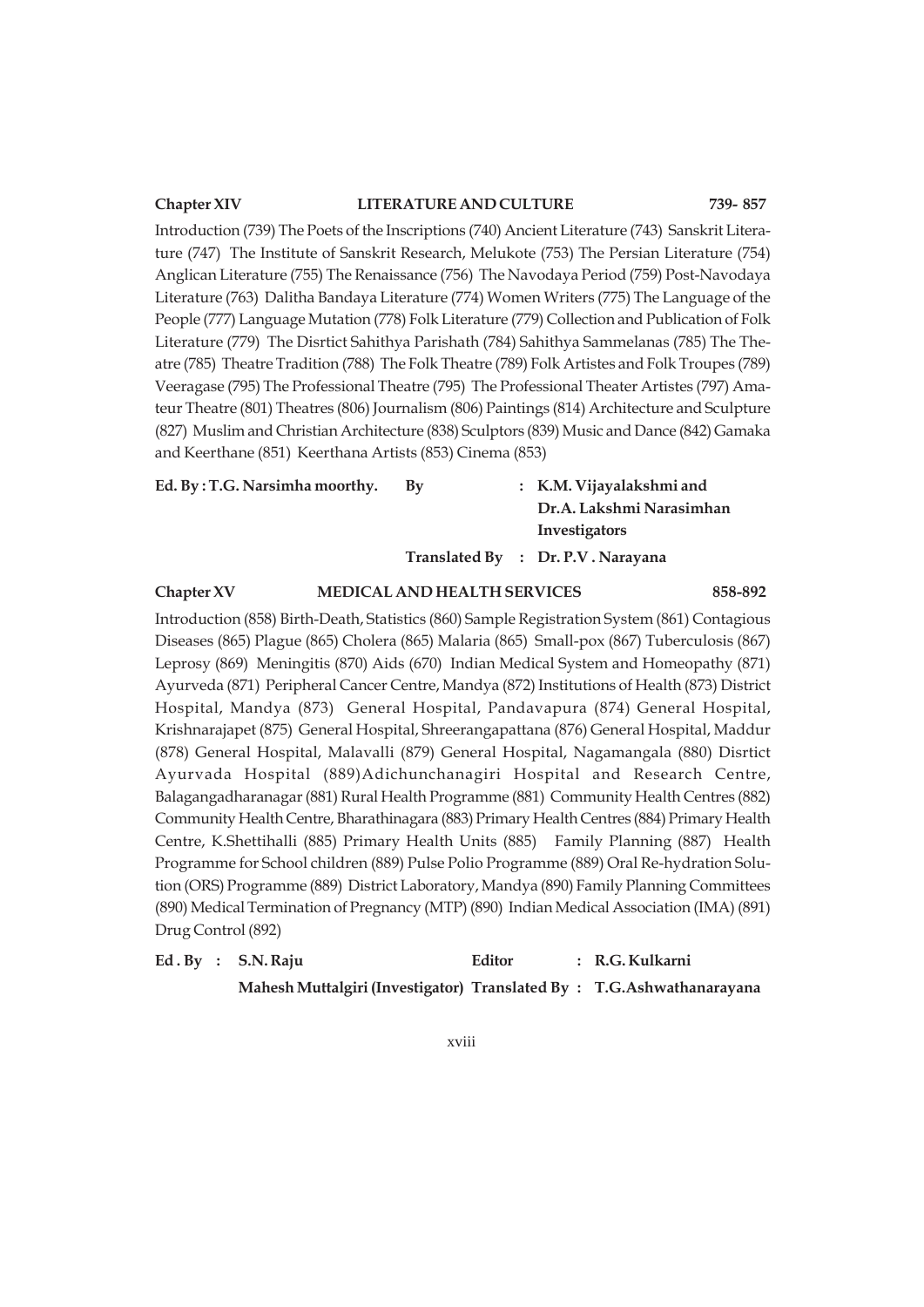#### **Chapter XVI OTHER SOCIAL SERVICES 893-936**

Labour Welfare (893) Trade Union (895) Employees Provident Fund Scheme (895) Labour Welfare Board (896) Factory and Boilers Department (898) Employes State Insurance Scheme (900) Welfare of Scheduled Castes and Scheduled Tribes (900) Pre-matric Hostels (902) Aided Pre-matric Hostels (903) Post-Matric Hostels (904) Pre-matric Scholarship (904) Economic Development Schemes (905) Welfare of Scheduled Tribes (908) Scheduled Castes and Tribes Corporation (909) Scheme to Rehabilitate Saphai Karmacharies (911) Welfare of Backward Classes (912) Navodaya Model Residential School, Srirangapattana (914) Welfare of Minorities (917) Programmes (918) Women and Children Welfare (918) Attendance Stipend for Rural Girls (921) Gruha Kalyana (Mane Belaku) Scheme (921) Economic Assistance to Women Undergoing Vocational Training (922) Training for Anganawadi Workers (922) Balamandiras (923) Observation Homes (923) Mahila Mandalis (924) Welfare of Disabled (925) Other Welfare Schemes (927) Distribution of Clothes at a Lower Rate (927) Special Ration Cards to Families below Poverty Line (927) Old Age Pension (928) Pension for Freedom Fighters (929) Religious Endowment Organisations (930) Wakf Organisations (931) Voluntary Organisations (931) Mahila Samaja, Mandya (933) Rotary Club, Mandya (933) Red Cross Society, Mandya (934) Bharatha Sevadala, Mandya (934) Janapada Seva Trust, Melukote (934) Samashti Trust, Krishnarajpet (935) EASE Training Institution (935) Dwani ,Nagamangala (936) Bharath Vikas Parishath (936)

| Ed. By :     | S.Y. Bette Gowda<br>U. Sumana | By                                | (Investigator)    | : K.M. Vijayalakshmi  |
|--------------|-------------------------------|-----------------------------------|-------------------|-----------------------|
|              | (Investigator)                | <b>Translated By</b>              |                   | : T.G. Aswathnarayana |
| Chapter XVII |                               | <b>PLACES OF INTEREST</b>         |                   | 937-1048              |
|              | Ed. By: S.Rajendrappa         | Editor                            | : S. Rajendrappa  |                       |
|              |                               | <b>Translated By</b>              | : Dr. K.R. Ganesh |                       |
|              |                               | <b>ADDENDA</b>                    |                   | 1049-1088             |
|              | Ed. By: S. Rajendrappa        | <b>REVENUE VILLAGES AND TOWNS</b> |                   | 1089-1131             |
|              |                               | <b>SELECT BIBLIOGRAPHY</b>        |                   | 1133-1154             |
|              |                               | <b>ERRATA</b>                     |                   | 1155                  |
|              |                               | <b>INDEX</b>                      |                   | 1156-1176             |
|              |                               | <b>DISTRICT MAP</b>               |                   |                       |

xix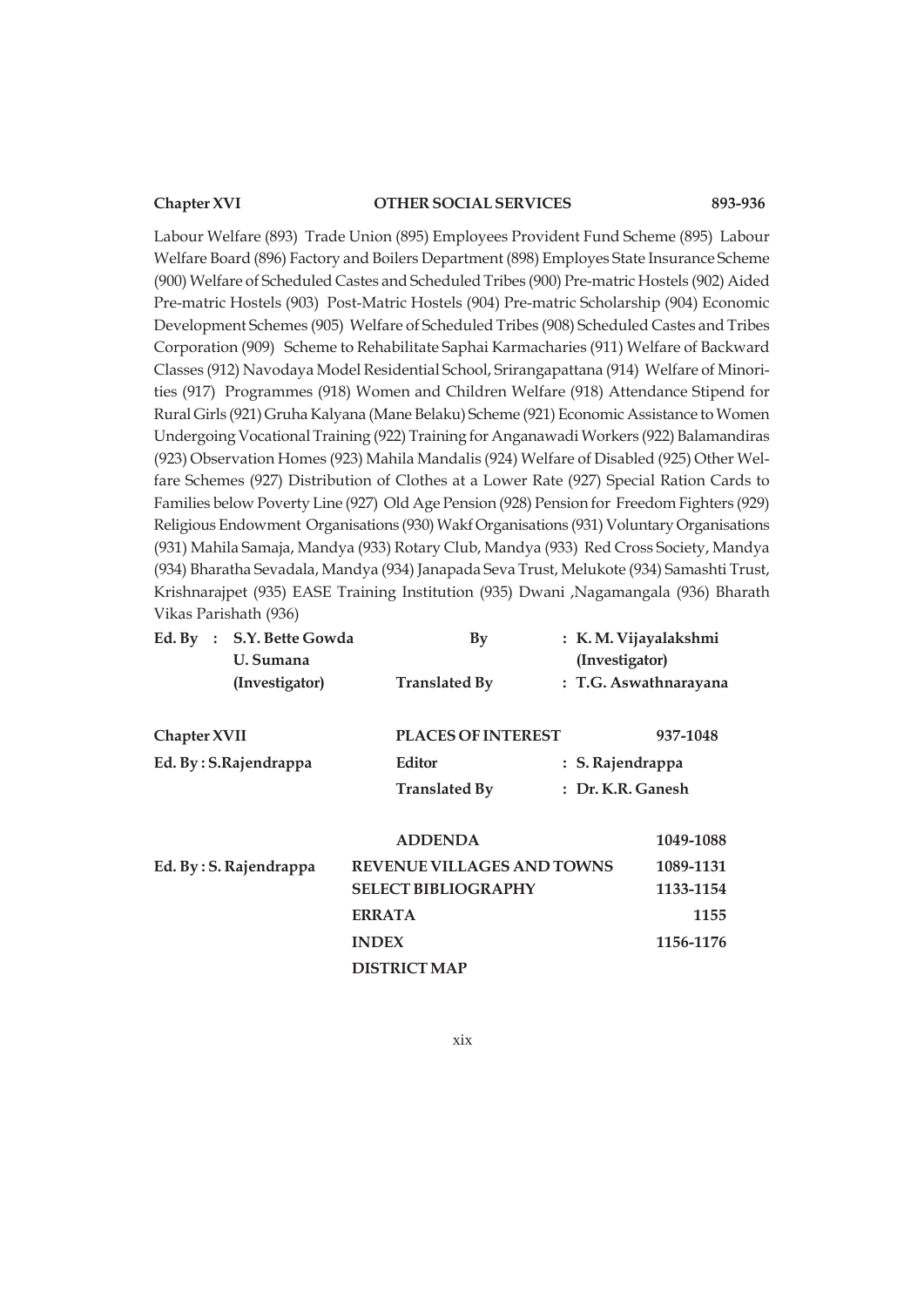#### **MANDYA DISTRICT ADVISORY COMMITTEE AS ON 2003**

- **1. Dr. A. Ravindra,** IAS. **Chairman** Chief Secretary, Government of Karnataka, III Floor, Vidhana Soudha, Bangalore-560 001 (upto 31.12.2002).
- **2. Sri. B. S. Patil,** IAS. **Chairman** Chief Secretary, Government of Karnataka, III Floor, Vidhana Soudha, Bangalore-560 001.(31.12.2002 to)
- **3. Dr. C. S. Kedar,** IAS. **Member** Principal Secretary to Government, Kannada and Culture Department, Vikasa Soudha, Bangalore-560 001.
- **4. Sri. T. A. Parthasarathi,** KAS. **Member Secretary** Chief Editor, Karnataka Gazetteer Department, 8th Floor, BWSSB Building, Cauveri Bhavan, Bangalore-560 009.
- **5. Smt. Dr. Kamala Hampana, Member** Prof. of Kannada (Retd.) # 1079, 'Swanima', 18th 'A' Cross, 5th Block, Rajajinagar,
- Bangalore-560 025. **6. Prof. Lakshman Telagavi, Member** Professor, Kannada University, Hampi, Hosapete, Bellary District.
- **7. Dr. Abdul Azeez, Member** Retd. Professor, Institute of Social-Economic Change, Nagarabhavi, Bangalore-560 072.
- **8. Sri. M.B. Patil, Member** Retd. Editor, # 356, 'Sri Renuka', Channammanakere, 6th Cross, Banashankari II Stage, Bangalore-560 070.
- **9. Dr. R. Indira, Member** Professor of Sociology, Manasagangotri Campus Mysore University, Mysore-570 005.
- **10. Sri. Tylur Venkatakrishna, Member** Scholar, # 2958, 'Venkatesha Nilaya', Nehrunagar, Mandya.
- **11. Dr. M.A. Lakshmi Tatacharya, Special Member** Director, Sanskrit Academy, Melukote, Pandavapura Taluk, Mandya District -571 431.

#### **12. Sri. S. M. Shankar,**

**Special Member,** Social Worker, Somanahalli, Madur Taluk, Mandya District.

- **13. Prof. T. Shivanna, Member** Professor of Economics (Retd.) 'Taarini' # 1646, 15th Main, 31st Cross, Banashankari II Stage, Bangalore-560 070.
- **14. Prof. S. Sathyanarayana Rao, Member** Professor of History (Retd.)

# 1019, 3rd Main, Vijayanagar, Bangalore-560 040.

xx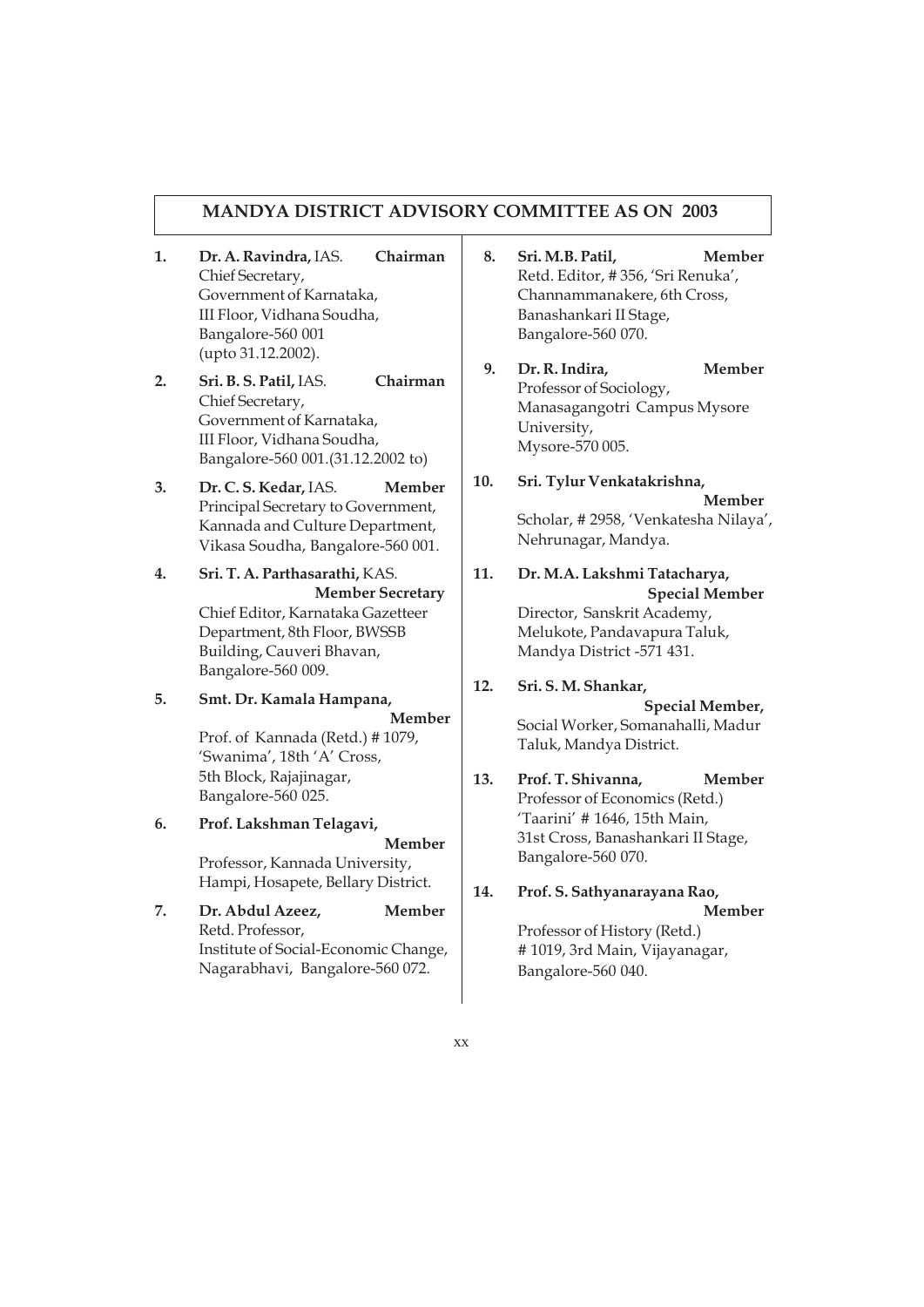# **GAZETTEER STAFF**

| <b>NAME</b>                                 | <b>DESIGNATION</b>               |
|---------------------------------------------|----------------------------------|
| Smt. and Sri:                               |                                  |
| S. A. Jeelani, K.A.S.                       | <b>Chief Editor</b>              |
| S. A. Jagannath                             | Senior Editor (Incharge)         |
| T.G. Narasimha Moorthy (Till 23.07.2009)    | Senior Editor (Incharge)         |
| S.N. Raju                                   | Editor                           |
| S. Rajendrappa                              | Editor                           |
| S.Y.Bettegowda                              | Editor                           |
| Dr. T. Govindaraju (Till 17-11-2007)        | Editor                           |
| A.N. Guruprasad (Till 16-03-2007)           | Editor                           |
| Y.S. Vijayalakshmi (Till 11-10-2006)        | Editor                           |
| Dr. A. Lakshmi Narasimhan (Till 31-12-2004) | Investigator                     |
| Stephen Paul (Till 30-9-2007)               | Investigator                     |
| G. Bhanudas (Till 31-12-2006)               | Investigator                     |
| P.R. Srinivasa (Since 08-09-2008)           | Investigator                     |
| U. Sumana (Since 22-10-2008)                | Investigator                     |
| Mahesh Muttalgiri (Since 22-10-2008)        | Investigator                     |
| B.C. Revanna (Till 30-03-2002)              | Superintendent                   |
| S. Raghavendra Rao (Till 30-06-2006)        | Superintendent (incharge)        |
| B. Janaki (Since 10-09-2007)                | Superintendent                   |
| T. Prabhakar (Since 13-06-2005)             | <b>First Division Assistant</b>  |
| N.S. Shankar Rao (Since 07-08-2006)         | <b>First Division Assistant</b>  |
| K.S. Subbalakshmi                           | <b>Second Division Assistant</b> |
| P. Sunitha                                  | Stenographer                     |
| C. Nagalakshmi                              | Typist                           |
| M. H. Shivanandini                          | Typist                           |
| M. Babu                                     | Driver                           |
| T. B. Kushalappa                            | Driver                           |
| H. Chandra                                  | Group 'D'                        |
| H.N. Raghavendra                            | Group 'D'                        |
| C. Sugunamma                                | Group 'D'                        |
| M. N. Padma                                 | Group 'D'                        |

xxi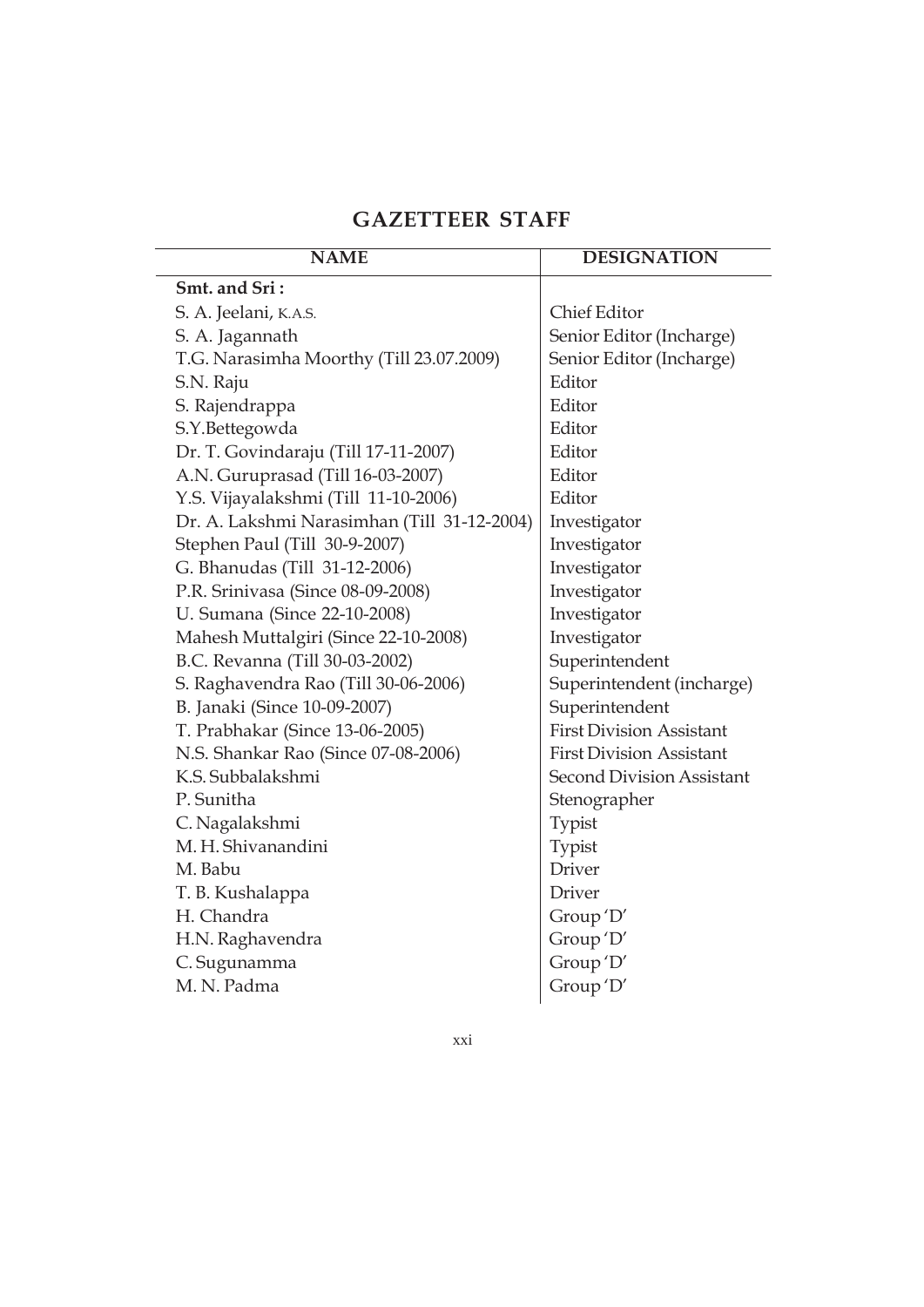|     | Chapter                            | <b>Name and Address</b><br><b>Sri and Smt</b>                                                                        |
|-----|------------------------------------|----------------------------------------------------------------------------------------------------------------------|
| L   | <b>General</b>                     | T.R. Anantharamu                                                                                                     |
|     |                                    | #534, 70th Cross, 14th Main,<br>Kumaraswamy Layout 1st Stage,<br>Bangalore-78.                                       |
| П.  | <b>History</b>                     | Dr. V. Srinivasan,<br>#23,7th C Cross,<br>4th B Block, Koramangala,<br>Bangalore -34                                 |
| Ш.  | People                             | Dr. Usha Ramkumar<br>#32, 6th Cross, 5th Main,<br>Malleshwaram, Bangalore-3                                          |
|     | IV. Agriculture and Irrigation     | P. Shrikanta Murthy,<br>Asst. Professor,<br>UAS, GKVK,<br>Bangalore 65                                               |
| V.  | Industries                         | Dr. Usha Ramkumar<br>#32, 6th Cross, 5th Main,<br>Malleshwaram, Bangalore-3                                          |
| VI. | <b>Banking, Trade and Commerce</b> | G.N. Narasimhamurthy<br>Secretary, Kannada Ganaka<br>Parishath, Chamarajapet,<br>Bangalore - 18                      |
|     | VII. Transport and Commnication    | S. L. Ramakrishna<br>$101/5$ , 4th Cross, A.G's Layout,<br>Bangalore-85                                              |
|     | <b>VIII. Economic Trends</b>       | S. L. Ramakrishna<br>101/5, 4th Cross, A.G's Layout,<br>Bangalore-85                                                 |
|     | IX. Revenue and Administration     | Dr. H.P. Shashidhara Murthy,<br>MIG-I, KHB Colony,<br>Holenarasipur Road,<br>Channarayapattana, Hassan,<br>District. |

## **NAME AND ADDRESSES OF TRANSLATORS**

xxii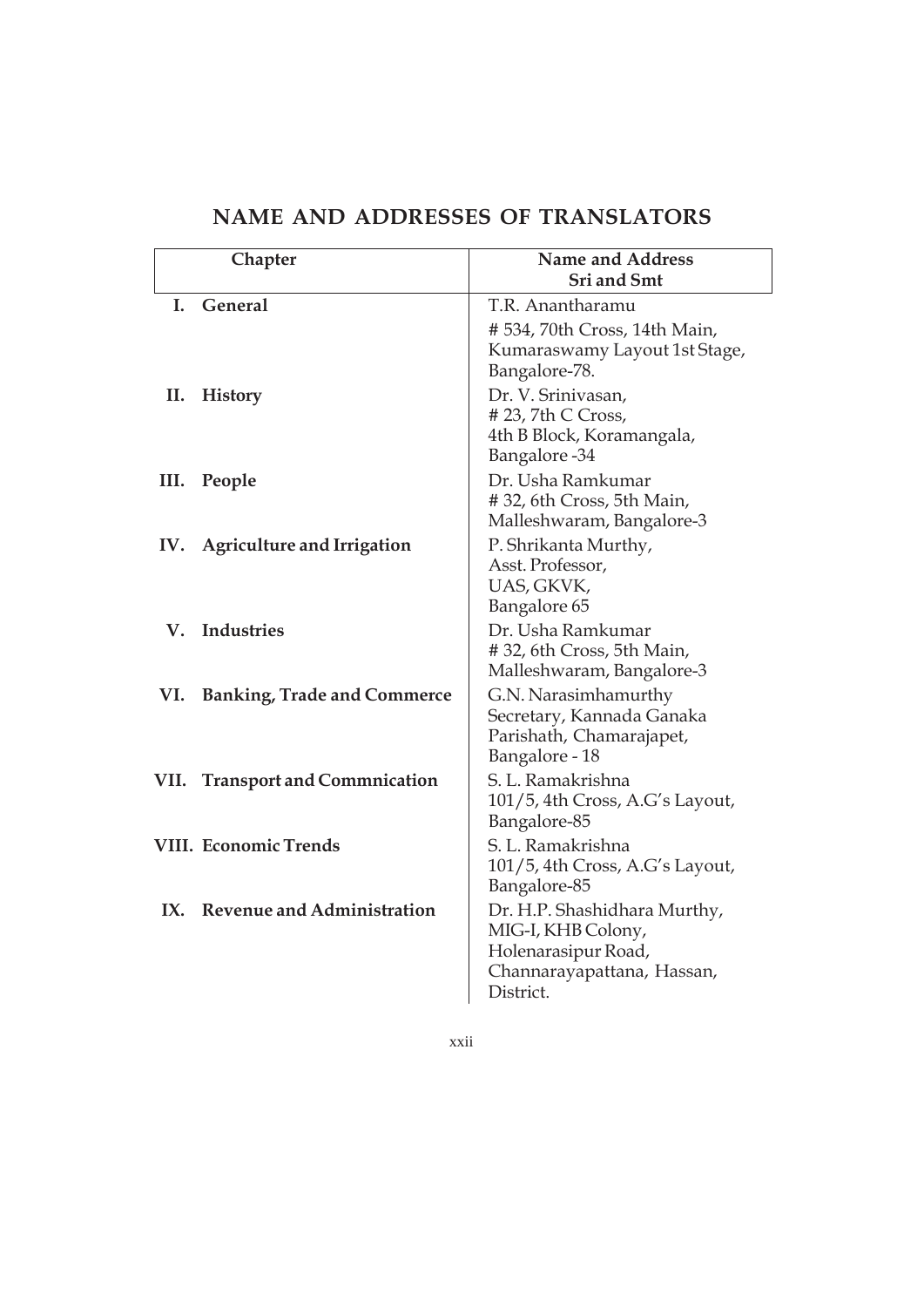|                                 | Chapter                                                    | <b>Name and Address</b><br><b>Sri and Smt</b>                                                                                                             |
|---------------------------------|------------------------------------------------------------|-----------------------------------------------------------------------------------------------------------------------------------------------------------|
| X.<br>XI.                       | <b>Judicial Administration</b><br><b>Other Departments</b> | Rathna Parthasarathy,<br># 20, 2nd Main, Telecom<br>Colony, New Timber Yard<br>Layout, Bangalore - 26.<br>Rathna Parthasarathy,<br>#20, 2nd Main, Telecom |
|                                 |                                                            | Colony, New Timber Yard<br>Layout, Bangalore - 26.                                                                                                        |
| XII.                            | <b>Local Self Government</b>                               | K.S. Sharada,<br>#38, 1st Main, Maruthi<br>Layout, Bangalore 2.                                                                                           |
|                                 | XIII. Education and Sports                                 | Dr. A.H. Gayithri Devi,<br>#281, Chamarajpet,<br>6th Paraleel Road,<br>Bangalore 18.                                                                      |
|                                 | XIV. Literature and Culture                                | Dr. P.V.Narayana,<br>'Thangali', #30, RBI Colony,<br>Jayanagar 3rd Block, East,<br>Bangalore-11.                                                          |
|                                 | XV. Medical and Health Services                            | T.G.Ashwathnarayana,<br>#128, 3rd Main, 1st Block,<br>Koramangala,<br>Bangalore.                                                                          |
|                                 | XVI. Other Social Services                                 | T.G.Ashwathnarayana,<br>#128, 3rd Main, 1st Block,<br>Koramangala,<br>Bangalore.                                                                          |
| <b>XVII. Places of Interest</b> |                                                            | Dr. K.R. Ganesh,<br>#20/1, 4th Cross,<br>Magadi Road, Bangalore.                                                                                          |

xxiii